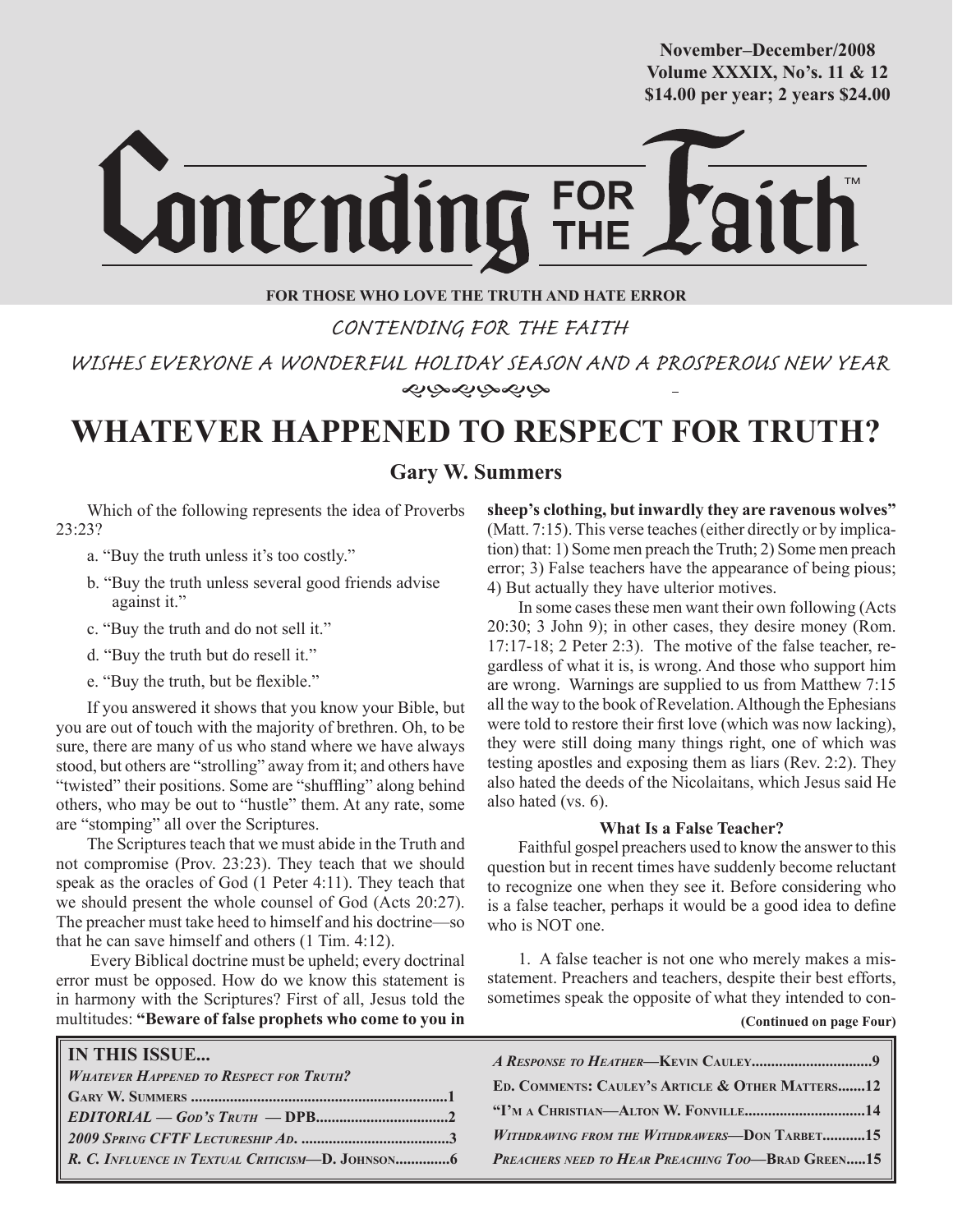

### **David P. Brown, Editor and Publisher dpbcftf@gmail.com**

*COMMUNICATIONS received by CONTENDING FOR THE FAITH and/or its Editors are viewed as intended FOR PUBLICATION unless otherwise stated. Whereas we respect confidential information, so described, everything else sent to us we feel free to publish without further permission being necessary. Anything sent to us NOT for publication, please indicate this clearly when you write. Please address such letters directly to the Editor-in-Chief David P. Brown, P.O. Box 2357, Spring, Texas 77383. Telephone: (281) 350-5516.*

#### **SUBSCRIPTIONS RATES**

*Single Subscriptions: One Year, \$14.00; Two Years, \$24.00. Club Rate: Three One-Year Subscriptions, \$36; Five One-Year Subscriptions, \$58.00. Whole Congregation Rate: Any congregation entering each family of its entire membership with single copies being mailed directly to each home receives a \$3.00 discount off the Single Subscription Rate, i.e., such whole congregation subscriptions are payable in advance at the rate of \$11.00 per year per family address. Foreign Rate: One Year, \$30.*

#### **ADVERTISING POLICY & RATES**

*CONTENDING FOR THE FAITH was begun and continues to exist to defend the gospel (Philippians 1:7,17) and refute error (Jude 3). Therefore, we are interested in advertising only those things that are in harmony with what the Bible authorizes (Colossians 3:17). We will not knowingly advertise anything to the contrary. Hence, we reserve the right to refuse any offer to advertise in this paper.*

*All setups and layouts of advertisements will be done by CONTENDING FOR THE FAITH. A one-time setup and layout fee for each advertisement will be charged if such setup or layout is needful. Setup and layout fees are in addition to the cost of the space purchased for advertisement. No major changes will be made without customer approval.*

*All advertisements must be in our hands no later than two (2) months preceding the publishing of the issue of the journal in which you desire your advertisement to appear. To avoid being charged for the following month, ads must be canceled by the first of the month. We appreciate your understanding of and cooperation with our advertising policy.*

*MAIL ALL SUBSCRIPTIONS, ADVERTISEMENTS AND LETTERS TO THE EDITOR, P. O. Box 2357, Spring, Texas 77383-2357. COST OF SPACE FOR ADS: Back page, \$300.00; full page, \$300.00; half page, \$175.00; quarter page, \$90.00; less than quarter page, \$18.00 per column-inch. CLASSI-FIED ADS: \$2.00 per line per month. CHURCH DIRECTORY ADS: \$30.00 per line per year. SETUP AND LAYOUT FEES: Full page, \$50.00; half page, \$35.00; anything under a half page, \$20.00.*

*CONTENDING FOR THE FAITH is published monthly. P. O. Box 2357, Spring, Texas 77383-2357 Telephone: (281) 350-5516.*

> **Ira Y. Rice, Jr., Founder August 3, 1917—October 10, 2001**

# *Editorial...*

# **God's Truth**

As 2008 rushes to its demise we are caused to reflect upon how much speaking and writing has been done concerning division, factions, fractures, splits, fragmentation, broken fellowship, the lack of brotherly love, the absence of longsuffering, the prevelence of church politics, the evils of extremism, how radical some brethren are, how we need more balance and so on. Speaking in broad sweeping generalities all brethren repudiate division, uphold unity, urge brethren to be in fellowship with one another and grieve over the problems that divide us. *"Oh, why can't we all just get along"* is the lament of many brethren.

However, in noticing the proposed remedies to these problems, the Divine cure is conspicuously absent. Yes, in order to benefit from God's Word one must possess a good and honest heart (Luke 8:15), a strong desire for God's Word (Matt. 5:6), and the willingness to obey God in all things (Ecc. 12:13; John 7:17). But, it is *only* God's absolute, objective, inerrant, complete, final and humanly attainable Truth that is able to solve the church's problems. *Have we been working hard to have unity regardless of what God's Truth says on the issues that divide us*?

From what we have witnessed and from what the Bible records, all too often God's people have sought and are seeking unity outside of the authority of God's Truth. Jesus said that it is spiritual Truth that makes us free from spiritual and moral error (John 8:31, 32, 17:17; Col 3:17; 2 Cor. 5:7). The apostle John wrote, **"I rejoiced greatly that I found of thy children walking in truth"** (2 John 4; Also see verses 1, 2 and 3 John 4, 5). The apostle earlier wrote, **"If ye know that he is righteous, ye know that every one that doeth righteousness is born of him"** (1 John 2: 29; See Psa. 119:172; John 12;48). To the Pharisees Jesus said, **"And because I tell you the truth, ye believe me not"** (John 8:45). Then he said to them, **"He that is of God heareth God's words: ye therefore hear them not, because ye are not of God"** (vs. 47).

All other things being Scripturally equal, whether MDR, R&R of Elders, fellowship, the worship, organization and work of the church, moral conduct, one's attitude toward God and Godly things, corrective church discipline, etc., *division exists in the church because people are not willing to follow God's Truth.*

Too many brethren are seeking unity and fellowship while at the same time attempting to justify themselves and/or others as they live contrary to the Truth. *The proliferation of error in the church and the division therefrom is directly proportionate to the lack of love and respect for and submission to God's Truth.* Hence, like it or not, until the church is willing to return to God's Truth for the solutions to its problems we can expect more division and not less.

### **—David P. Brown, Editor**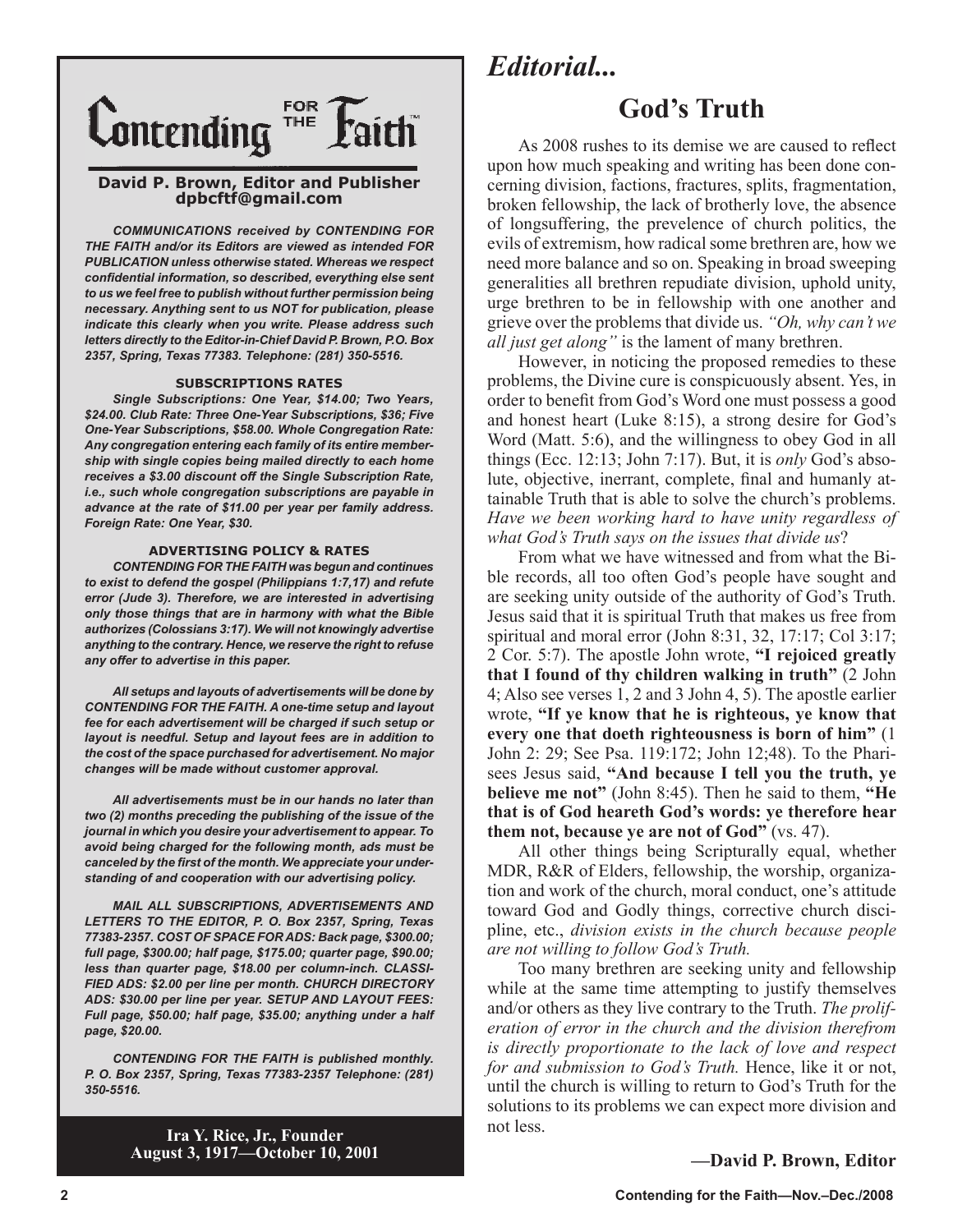# **2009 SPRING** *CFTF* **LECTURES "Religion & Morality—FROM GOD OR MAN" FEBRUARY 22—25, 2009**

## **David P. Brown, Director**

## **SUNDAY, FEBRUARY 22**

9:30 AM **Steve Yeatts:** *Higher Secular Education—What Should You Expect Your Child to Be Taught?*

10:30 AM **Darrell Broking:** *Divorce & Remarriage—Did God Say What He Meant And Mean What He Said?*

**NOON MEAL PROVIDED BY THE SPRING CONGREGATION**

5:00 PM **Lester Kamp:** *The Social Gospel—Following Christ for the Loaves and Fishes*

6:00 PM **Terry Hightower:** *Atheism—True or False?*

## **MONDAY, FEBRUARY 23**

9:00 A M **Jack Stephens:** *Marriage—Who Originated It and Governs It?*

10:00 AM **Michael Hatcher:** *The Resurrection of Christ—Is Jesus Christ Alive Today?*

\*10:00 AM **Sonya West:** *The Feminist Movement—"You've Come a Long Way Baby," But Was it Up or Down? (I)*

11:00 AM **Wayne Blake:** *Humanism and Pluralism—Is Man the Measure of All Things?*

# **LUNCH BREAK**<br>1:30 PM Skip **B**

**Skip Francis: Darwinian Evolution—Is Man Only an Improved Ape?** 

2:30 PM **Paul Vaughn:** *The Bible—Inspired by Man or God?* 

3:30 PM **Dub Mowery:** *Abortion—Murdering a Baby or Removing a Blob of Protoplasm?*

### **DINNER BREAK**

6:30 PM **CONGREGATIONAL SINGING**

7:00 PM **Daniel Denham:** *The Nature of Truth—What is The Truth About Truth?*

8:00 PM **Jesse Whitlock:** *Homosexuality—Didn't He Make them Male and Female?*

## **TUESDAY, FEBRUARY 24**

9:00 AM **Ken Cohn:** *Theistic Evolution—Is Evolution the Mechanism God Used to Create the Universe?*

- 10:00 AM **Ken Chumbley:** *Agnosticism—Can We Know Anything?*
- \*10:00 AM **Sonya West:** *The Feminist Movement—"You've Come a Long Way Baby," But Was it Up or Down? (II)* 11:00 AM **Gene Litke:** *The Age of the Earth—Young or Old?*

**LUNCH BREAK**<br>1:30 PM **Johnn** 

- 1:30 PM **Johnny Oxendine:** *The Sexual Revolution—Are We Dressing Fornication and Adultery in Formal Wear?*
- 2:30 PM **Gene Hill:** *Preacher Training Schools—Are They Living Up To the Reason They Were Begun?*

David P. Brown: *Atheist Ethics—Are Ethics Without God Possible?* 

 **DINNER BREAK**

6:30 PM **CONGREGATIONAL SINGING**

7:00 PM **Danny Douglas:** *The Humanity of Christ—Is He Truly Human?*

8:00 PM **Lynn Parker:** *Modesty—What is the Bible's Definition?*

## **WEDNESDAY, FEBRUARY 25**

- 9:00 AM **Buddy Roth:** *Medical Doctors—Killers or Healers?*
- 10:00 AM **Lee Moses:** *The Historical Jesus—Is Christ a Mythological Being?*

11:00 AM **Gary Summers:** *Post Modernism—Is My God Not Your God and My Truth Not Your Truth?* 

### **LUNCH BREAK**

1:30 PM **Tim Cozad:** *The Miracles of Christ—Did Jesus Work Miracles? If He Did, Why Did He?*

2:30 PM **Bruce Stulting:** *Deity of Christ—Is Jesus of Nazareth God?*

3:30 PM **John West:** *"Good Ole Noah Built an Ark Like God Told Him To"—Are You Kidding Me?*

**DINNER BREAK**

- 6:30 PM **CONGREGATIONAL SINGING**
- 7:00 PM **David B. Watson:** *Christians Must Be Militant—Does Jesus Demand that the Church Confront Error?*

8:00 PM **Dub McClish:** *Higher "Christian" Education—What Should You Expect Your Child to Be Taught?* 

**Lunch Provided by the Spring Congregation • Hardback Book of Lectures Available R. V. Hook-Ups • Video and Audio Recordings • Approved Displays**

**Elders: Kenneth D. Cohn, Buddy Roth and Jack Stephens**

**Spring Church Secretary: Sonya West**

**SPRING CHURCH OF CHRIST, 1327 SPRING CYPRESS ROAD, SPRING, TX 77383**

**Church Office Phone \*LADIES ONLY E-mail**

 **(281) 353-2707 sonyacwest@gmail.com**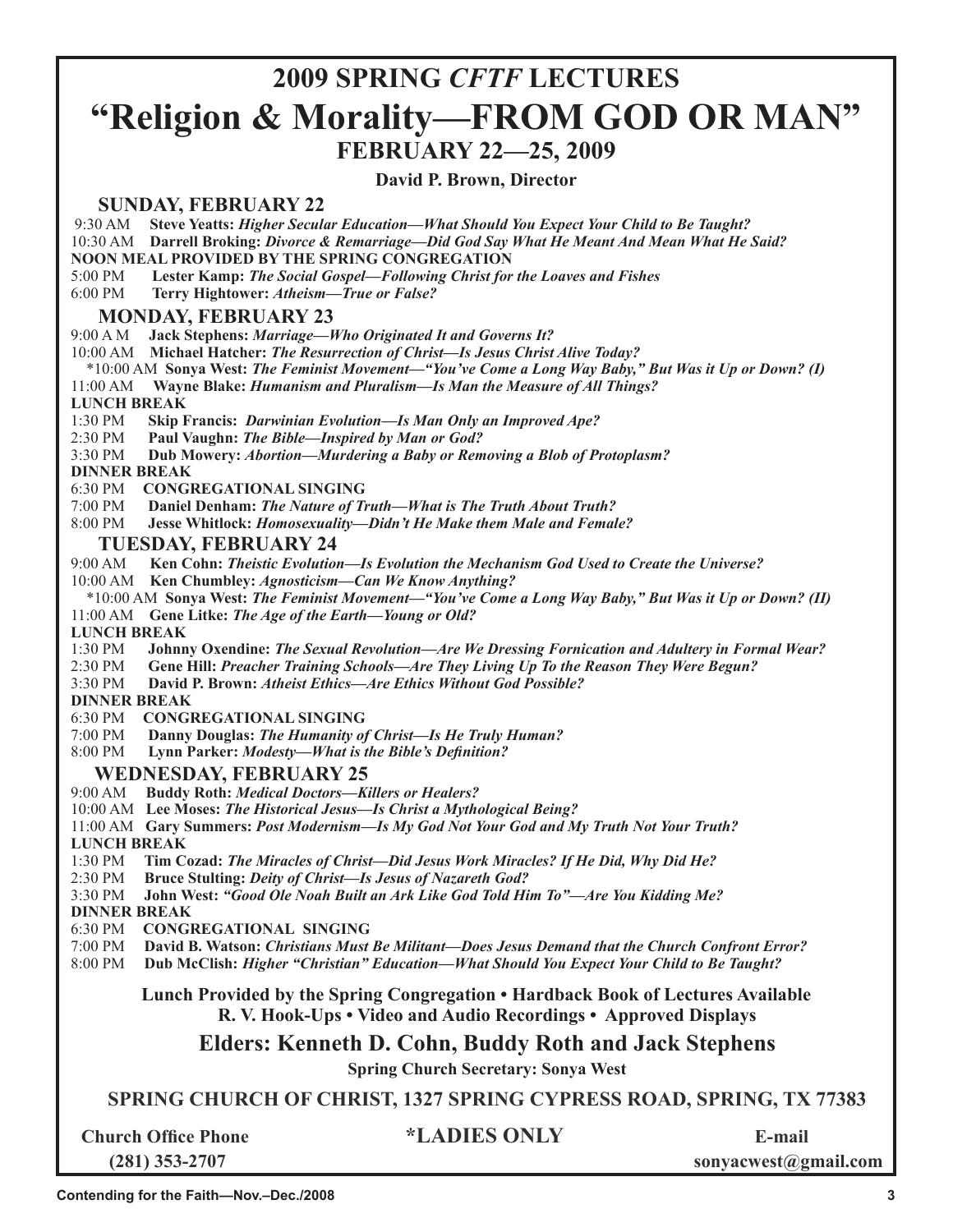### **(Continued from page One)**

vey. Most people understand that such is the case and are generous in correcting it in their minds.

2. A false teacher is not one who teaches error out of ignorance but, when corrected, publicly acknowledges the Truth, as Apollos did (Acts 18:24-28). To the contrary, a false teacher never admits that he is wrong (except, perhaps, privately to a few) or makes any corrections. In fact, he frequently refuses to even discuss his teaching with brethren.

3. A false teacher is not someone who uses a different strategy or technique than others (unless his methodology violates Scriptural principles). Generally, new ideas have been helpful.

4. Because two brothers have a personality conflict does not mean that one of them is a false teacher. God gave us all different characters and temperaments. Just because two brothers would handle certain situations differently does not prove that one is right and the other one needs to be marked.

5. One should not be labeled a false teacher because he has taken a position on something of no consequence, such as an interpretation on some aspect of the book of Revelation (provided that it does not contradict other clear teachings in the New Testament). Brethren might have a vigorous discussion over the manner of the indwelling of the Holy Spirit or the correct view of "the gift of the Holy Spirit," but unless a position implies or states a false teaching, we remain united.

 These are all things that a false teacher is *not*. So what is one? A false teacher holds to and promotes one or more doctrines that *clearly* violate the teaching of the New Testament, and which, if believed and practiced, would cause members of the body of Christ to be lost. One cannot believe error and practice error and be saved, according to what 1 Timothy 4:16 implies.

### **Examples of False Doctrines**

1. When preachers or elders advocate that someone can divorce a mate for a reason other than adultery and marry another with God's blessing, they are false teachers. John the Baptizer was imprisoned and murdered because he told Herod that it was not lawful to have his brother Philip's wife (Mark 6:17-18). Yet some are arguing that, if this action occurred before one became a Christian, it is all right. Others say even the Christian can divorce and marry again for wrong reasons and be forgiven. Those who believe and practice this error are living in adultery and will be lost.

2. When preachers or elders allow instrumental music to be used in worship, they are no longer abiding by the principle of authority, as taught in Colossians 3:17. To allow Christians to use instrumental music in worship is to set forth a rationale that is false, and their worship is vain.

3. Anyone who teaches premillennialism is a false teacher because this doctrine denies plain Scriptures, such as John 6:15 and 18:36. It also elevates the physical above the spiritual. When adherents say that Christ will reign in Jerusalem and that sacrifices will be offered as they were in the Old Testament, they denigrate the Lord's sacrifice, which was

once for all (Heb. 10:12).

4. Anyone who teaches that the local church has the right to evaluate its elders and that they will remain or resign based the results of the polling is a false teacher. The fact that the elders voluntarily initiate or submit to such a practice is irrelevant. It lacks Scriptural authority in the first place.

5. Anyone who assures someone that he was not **actually** married if he did not **intend** to be married when he took his wedding vows is a false teacher.

6. Any organization that teaches on its website the position that, "because the roles of men and women in the church are determined by creation and the fall, they have been the same in all dispensations: Patriarchal, Mosaic, and Christian (1 Cor. 14:34; 1 Tim. 2:13, 14)" [the first half of the statement does not prove its conclusion], and asserts that the "Old Testament teaching on women's role illustrates New Testament teaching" is guilty of error. When they teach that women can intentionally teach men privately (not incidentally) and base it on Acts 18:24-26 and 2 Kings 22:12- 20, they are false teachers. When one says that a woman can teach ten men or more in a private setting as long as she has no intention of being in charge, he is a false teacher.

7. The one who teaches that the Holy Spirit *directly* supplies wisdom to Christians and strength to overcome sin is a false teacher. God accomplishes these things through His Word and through providence—not directly.

These are just a few of the false doctrines that brethren are teaching. Others deny that hell is eternal (if it exists at all), that baptism can be valid even if it was *not* for the forgiveness of sins, that the church is just a denomination, et al. But what is currently disturbing is the movement away from observing what the Bible teaches on fellowship.

### **Fellowship**

Some brethren would never teach these false doctrines. If anyone asked them, they would repudiate every one of these—but the most ironic and incongruent thing in the world has occurred—they did not teach these false doctrines, but they are fellowshipping those who teach them. Many of us are trying to understand why. No, it is not a matter of not knowing. Most of the time brethren do know, but they are fellowshipping false teachers anyway. Can anyone explain this phenomenon?

The Bible teaches certain things about fellowship that cannot be ignored. And it was not all that long ago that most brethren agreed. One prominent brother wrote, concerning the elder re-evaluation/reaffirmation doctrine, that he stood "amazed at our brethren seeking to tamper with God's crystal clear pattern. The eldership is clear in Holy Writ. They are seeking to muddy the clear water of such. I view such with great alarm." This brother was alarmed in 1990, but he appeared on the same lectureship with Dave Miller (who has never said the re-evaluation process used by the Brown Trail Church of Christ, Hurst, TX, is wrong) as recently as October 19-23, 2008. To many of us, this situation is amazingly amazing. One of the passages most frequently used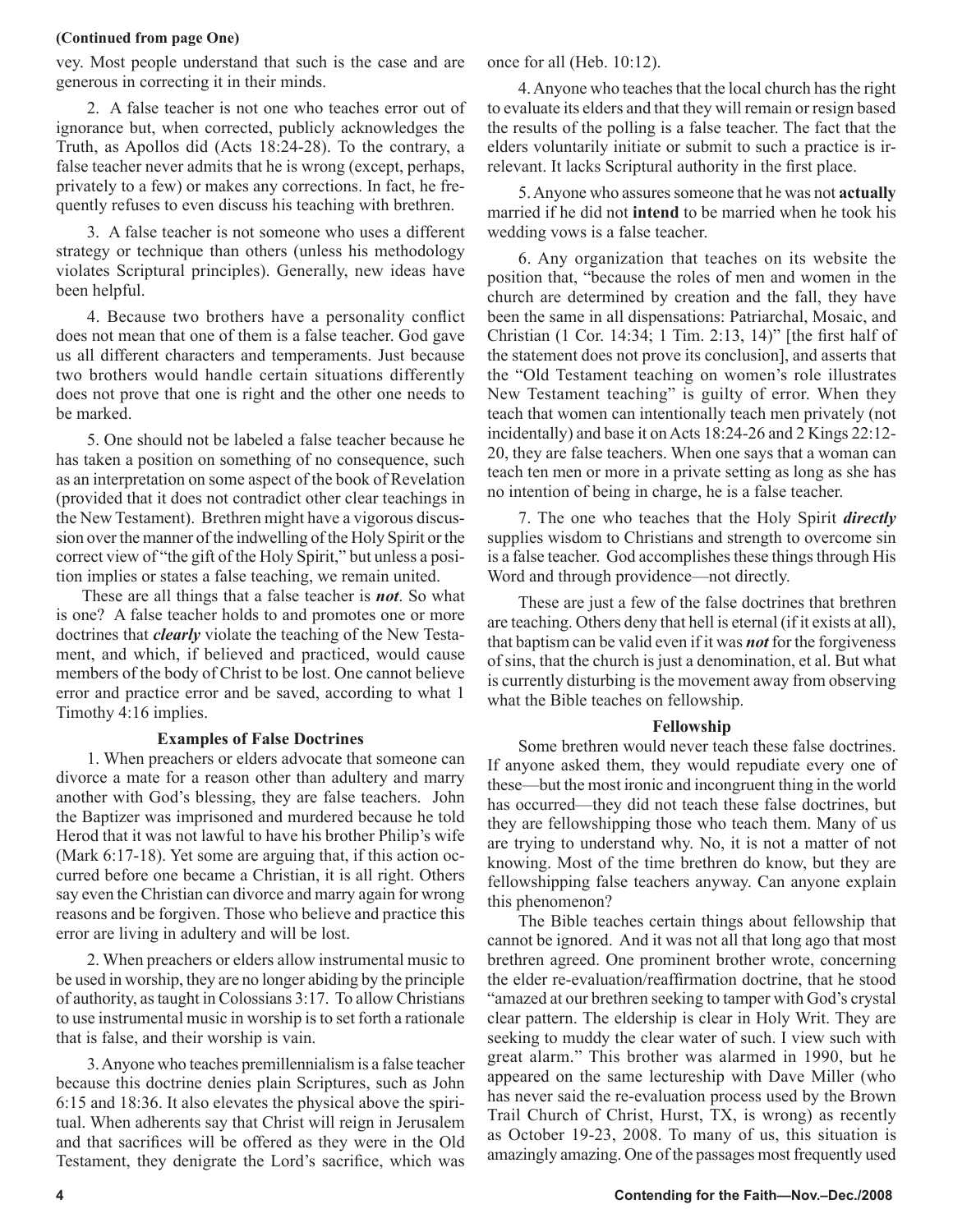by brethren like him over the years has been 2 John 9-11. Has someone somehow removed this text? It states:

**Whoever transgresses and does not abide in the doctrine of Christ does not have God. He who abides in the doctrine of Christ has both the Father and the Son. If anyone comes to you and does not bring this doctrine, do not receive him into your house nor greet him, for he who greets him shares in his evil deeds.**

 Faithful brethren once cited this passage and would refuse to fellowship a false teacher. Now they are appearing on lectureships with them. Some have been appearing with those who teach error on marriage and divorce. Another man who once taught that premillennialism and instrumental music were not issues of fellowship is on that same, aforementioned lectureship. He also was scheduled to appear with Mac Deaver (error #7 above) last year in another Tennessee location. Many are fellowshipping those associated with error #6 described above instead of urging them to repent of the false doctrine they teach.

 It cannot be that all of these brethren have forgotten the importance of doctrine. Do they have their own agenda, perhaps—one that does not coincide with the Scriptures? Is it possible that some are operating under the "He Ain't Guilty; He's My Friend" philosophy? On March 6, 1994, this writer published an article which brought out this principle. A denominational columnist was defending one of "his best and oldest friends" who was a homosexual Lutheran "clergyman," who had contracted AIDS. His main justification for enlisting sympathy for the man was that he was his friend. This writer's response was:

Surely, loyalty is admirable; we need more of it. But in this case it is misplaced. "My friend, right or wrong" is no better philosophy than, "My country, right or wrong."

Fortunately for David, Jonathan's philosophy was not, "My Father, right or wrong." Sadly, even some Christians have defended members of their own families who were committing sin rather than adhere to the Word of God. Jesus says that God comes first (Luke 14:26-27). Moses authorized the killing of "every man his brother" who refused to repent (Ex. 32:25-28). It did not matter whether they were a family or a friend; they had transgressed the will of God.

So why are so many brethren fellowshipping brothers who have taught error instead of holding them accountable? One cannot seem to look at a program or an activity any more without seeing a false teacher or two on the list of speakers. Has friendship taken the place of Scriptural principles? What would Paul have thought if Titus gave the right hand of fellowship to Hymenaeus and Philetus by inviting them to speak throughout the churches of Crete? And if he had protested that they were false teachers, how would he have responded if Titus replied, "Oh, we don't plan to let them speak on the resurrection"? Can brethren actually be this blind?

### **Recommendation**

The only proper thing to do is to act in harmony with Biblical principles. Any brother who persists in a false doctrine should not be asked to speak, conduct a gospel meeting, hold a workshop, or speak in any public forum where Christians will be meeting. For his own spiritual well-being, he must not be fellowshipped because that only convinces him he is not guilty at all or that he is not guilty of anything very serious. If faithful brethren do not confront the one teaching error, he will be lost, as will those he teaches. Will God be pleased with such actions on our part, if we do not uphold His standards?

What happens when error is ignored? The same thing will happen in the brotherhood that occurs in a single congregation if sin goes unchecked. An elder's daughter is going to drinking parties, to dances, and even to a spring break bash, where things get out of hand. But nobody says anything because she is the elder's daughter. A deacon's son punches other kids his age just for fun. Someone would like to say something, but nobody would say anything about the elder's daughter; so how can anyone criticize the deacon's son?

One member is a salesman, and he drinks with clients (it's good for business, right?). Others in the congregation are encouraged to follow his example. A few like to play the lottery, which some are not interested in, but the idea of riverboat gambling appeals to them. Examples could be multiplied, but the point is simply this: *A little leaven leavens the whole lump*. When no one deals with a sinful situation, it just encourages others to violate God's laws (1 Cor. 5:6).

The Bible teaches that we reap what we sow. Already, a number of false doctrines are being allowed because of who teaches them. When one person receives a pass, and the next guy comes along with a false teaching, he will not brook any criticism, either. "Hey, you let Dave Miller get away with his error; why are you picking on me? Mine's not any worse than his."

But then worse things will come along and, unfortunately, we have already conditioned people to ignore these little "quibbles" so they will insist that nothing be said on future issues, either. In ten or twenty years, few people will be taking a stand on anything, and they will be branded as radicals. Is inviting error into the church and fellowshipping those who teach it going to be worth the future cost? Is it not still the case that we all reap what we sow?

*The Truth has not changed.* The Word of God still says what it said four years ago, eighteen years ago, as well as in the first century. Unity will never be achieved by a lack of communication and an unwillingness to follow Biblical doctrine wherever it leads. Friends cannot save us, but they can be a hindrance, if allowed to be. Only Jesus possesses salvation and can save us—not friends. The church has the responsibility to be subject unto Him (Eph. 5:23). Are we going to try to call Him Lord but then not obey Him (Luke 6:46)?

> **—5410 Lake Howell Road Winter Park, FL 32792**

"You can't fool all the people all the time, but it isn't necessary. A majority will do."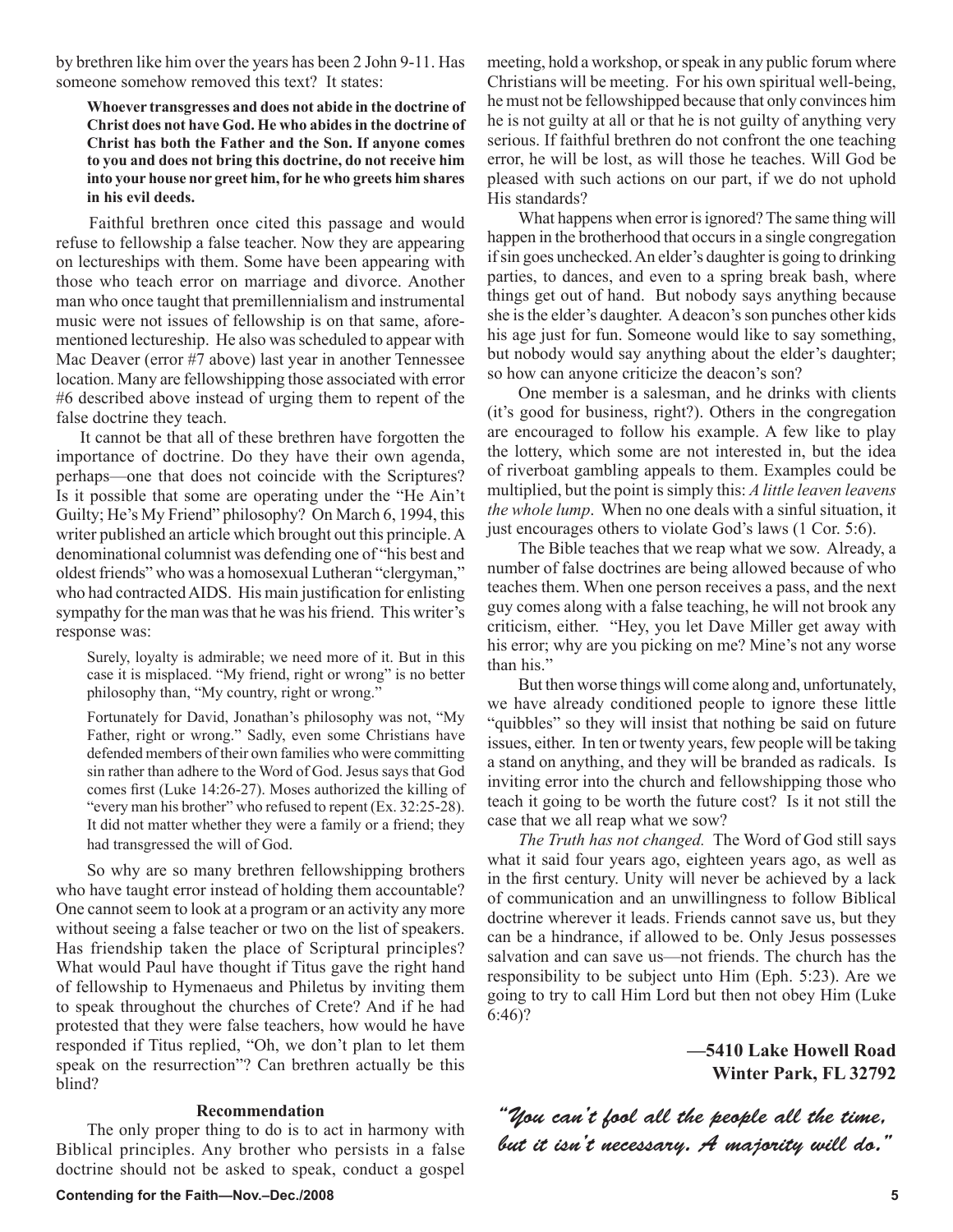# **ROMAN CATHOLIC INFLUENCE IN TEXTUAL CRITICISM**

# **Dennis Johnson**

The Roman Catholic Church has been a major director in Modern Textual Criticism prior to and since Westcott and Hort. Roman Catholic scholars espoused the major points of Modern Textual Criticism long before Westcott and Hort popularized the Lucian Recension theory, the genealogical method and major text types.

Bruce Metzger, the leading Modern Textual Critic for the past 50 years, notes that a Roman Catholic scholar and professor at the University of Freiburg in Breisgau, Johann Leonhard Hug (1765-1846), originated the Lucian Recension theory.**<sup>1</sup>** Hug based his entire theory on the editions of the Old Testament Scriptures edited in three geographical areas: Palestine, Egypt and Syria. Hug noted that the Old Testament was translated into the Greek language (called the *Septuagint*) about the middle of the third century BC. About 600 years later, there were three revisions (or editions) of the original Septuagint produced in the third century AD in three geographically located areas: 1) Palestine (by Origen), 2) Egypt (by Hesychius), and 3) Syria (by Lucian, a presbyter of Antioch). Hug then attempted to impose the history of the Old Testament *Septuagint* recensions on the copies of the New Testament. He imagined that, since there were three recensions of the Old Testament, there were also three corresponding editions or recensions made of the New Testament. Hug further imagined that in Syria, Lucian's edition of the New Testament manuscripts was a newly constructed text (later called the *Textus Receptus*) that Syria and then the entire world received. Johann Hug's theory was totally rejected<sup>2</sup> until the late 19<sup>th</sup> century when Westcott and Hort embraced it.

Hug's Roman Catholic student, Johannes Martin Augustinus Scholz (1794-1852), was the first to emphasize the importance of ascertaining the geographical source represented by several manuscripts. He traveled extensively to find Greek manuscripts and added a staggering 616 to the list.**<sup>3</sup>** Why would the Roman Catholic Church scholars have such a singular zeal to find more and more Greek New Testament manuscripts? Did they intend to produce more faith in every individual word of the scriptures in the members of the Roman Catholic Church, or possibly the Protestant scholars? One wonders if their intent was to build faith in each word of the Greek New Testament or to destroy it!

Contrary to the earlier Protestant textual critics, Westcott and Hort praised the doctrines and work of the Roman Church and accepted Hug's Lucian recension theory. **<sup>4</sup>** Westcott and Hort were used to convince the educated Protestant world that Hug's theory was correct.

Considering the Roman Catholic Church's attitude toward the Scriptures and their members reading the Scriptures, they have shown an uncanny interest in the Greek New Testament for a full 400 years. Prior to the Council of Trent (1545 – 1563) they produced four bilingual (Greek and Latin) New Testaments.**<sup>5</sup>** They published a new *Latin Vulgate* near the beginning of the 17th century.**<sup>6</sup>** In 1920 Roman Catholic scholarship produced yet another edition of the Greek New Testament which tends toward the Koine.**<sup>7</sup>** Roman Catholic Scholars postulated the degeneration of the New Testament copies into what is now called the Western text. A Roman Catholic scholar, Jose Maria Bover, SJ, produced a Greek bilingual edition with an eclectic text, departing frequently from the Alexandrian type of text and approaching the Western or Caesarean type.**<sup>8</sup>** Nevertheless, though at least some of their scholars tend toward the *Textus Receptus*, their basic principles have joined with the United Bible Societies to produce an almost purely Alexandrian type text.

The UBS Greek text was distributed by the United Bible Societies in conjunction with the corresponding offices of the Roman Catholic Church. Previously, Bible Societies were under official RCC proscription (condemnation).**<sup>9</sup>** The guiding principles for translating the Scriptures into national languages followed the "Guiding Principles" formulated by the Vatican and the United Bible Societies in 1968 and reaffirmed in 1987.**<sup>10</sup>** The committee was further enlarged in 1966 by the addition of a RCC scholar, Carlo M. Martini who worked with Kurt Aland, Metzger and others on the International Committee in preparation for five Bible Societies to produce a Greek Bible to be used for translators.**<sup>11</sup>** At that time Martini was rector of the Pontifical Biblical Institute and later archbishop of Milan and cardinal.**<sup>12</sup>** The Roman Catholic Church continues to be a primary force behind the UBS text of the Greek New Testament.**<sup>13</sup>**

Kurt Aland, the leading textual critic after Metzger, shows his partiality toward the Roman Catholic Church in considering all ancient popular editions undeserving of consideration except for those produced by three Roman Catholic scholars, viz. Vogels (1920), Merk, and Bover.**<sup>14</sup>** Aland rejected all former editions of the Greek NT except for Roman Catholic Church editions as unworthy of consideration.**15** It is noteworthy that the same three Roman Catholic Church editions were all based in von Soden's work (a non-catholic) who favored the Koine (*Textus Receptus*) text,**<sup>16</sup>** especially when one considers that the text Kurt Aland (UBS and NA) produced is strictly the Alexandrian text type. Is it not strange that the three Roman Catholic editions based in von Soden (whose work Aland judged as careless) **<sup>17</sup>** would be deemed the best work available? It is thus further worthy of note that Aland had firmly fixed in his mind the fact that the reading of the Greek New Testament is the very foundation for all men in forming their faith.**<sup>18</sup>**

One must wonder why 1) the Roman Catholic Church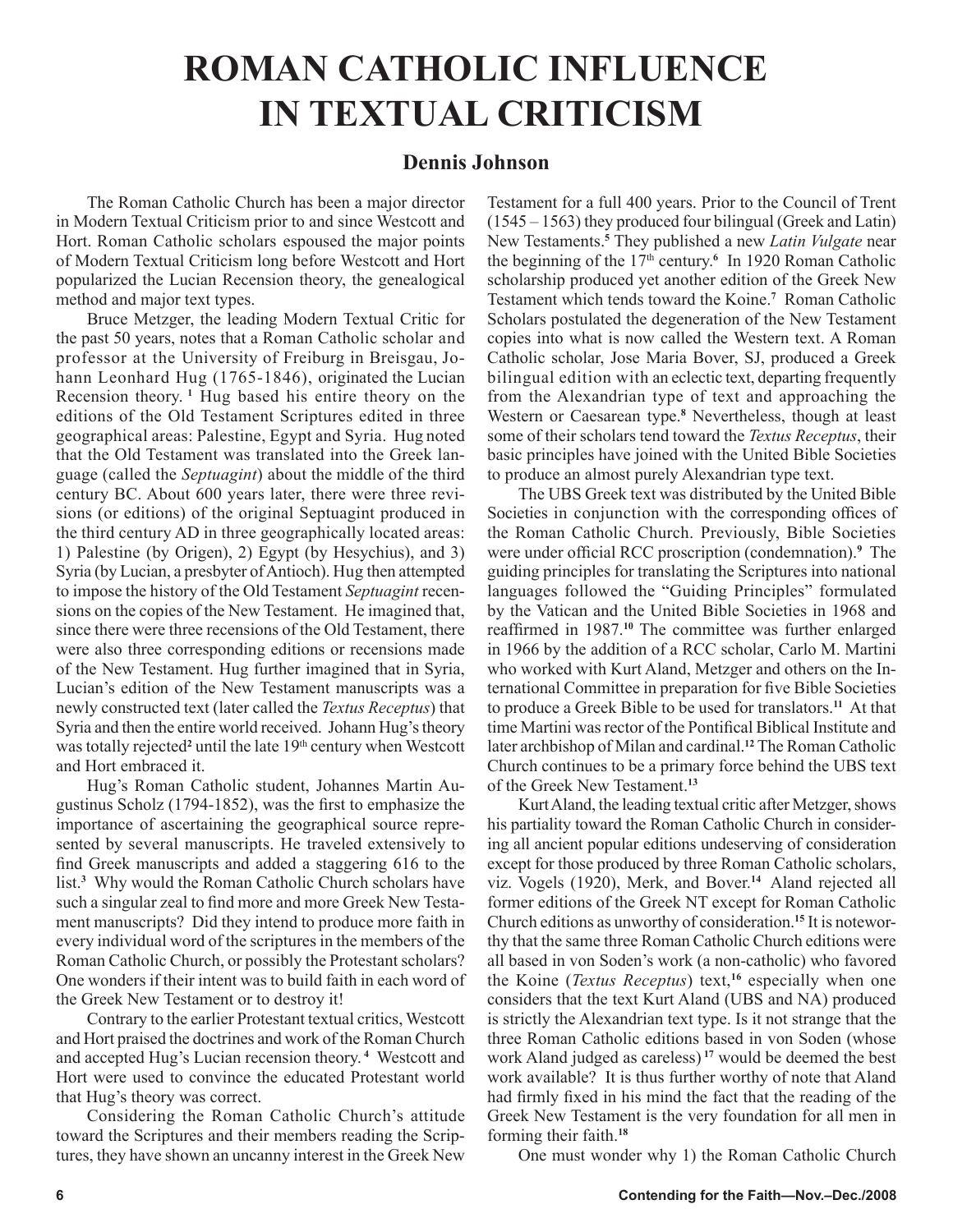would have so much interest in the New Testament Scriptures, considering their mind-set toward the Scriptures, and 2) why the Roman Catholic Church principles would be so basic to the Modern Textual Critics and United Bible Societies Greek New Testament editions. Is the Roman Catholic Church sincerely seeking to build faith in God's Word in the heart of the Protestants, and if so, why? One continues to wonder.

### **Endnotes**

**1** About this time two Roman Catholic scholars gave, in different ways, an impetus to the textual criticism of the New Testament. Johann Leonhard Hug (1765-1846), professor at the University of Freiburg in Breisgau, developed the theory that at about the beginning of the third century the several types of New Testament text degenerated rapidly and produced what is commonly called the Western text, which Hug called the cow wools (the common edition). Toward the middle of the third century, according to Hug, this edition was revised in Palestine by Origen, a revision adopted later by Jerome; in Egypt it was revised by Hesychius, and in Syria by Lucian, a presbyter of Antioch, both of which revisions Jerome condemned. Bruce M. Metzger, The Text of the New Testament Its Transmission, Corruption , and Restoration, (New York, 1992, Third edition, Oxford University Press) p. 123.

**2** Ibid., Metzger p. 123.

**3** Johannes Martin Augustinus Scholz (1794-1852), a pupil of Hug's and professor at the University of Bonn, travelled extensively throughout Europe and the Near East in order to draw up what was the first comprehensive listing of Greek manuscripts of the New Testament, adding 616 new manuscripts to those previously known. He was the first to emphasize the importance of ascertaining the geographical provenance represented by the several manuscripts, a point which B. H. Streeter was to elaborate in 1924 by his theory of 'local texts'. Ibid., Metzger p. 123.

**4** 1865 Oct. 17th – Hort: "I have been persuaded for many years that Mary-worship and 'Jesus'–worship have very much in common in their causes and their results." (Life, Vol.II, p. 50).

1867 Oct. 17th – Hort: "I wish we were more agreed on the doctrinal part; but you know I am a staunch sacerdotalist (in favor of the priests–dhj), and there is not much profit in arguing about first principles." (Life, Vol.II, p. 86).

1847 Jan., 2nd Sunday after Epiphany – Westcott: "After leaving the monastery we shaped our course to a little oratory... It is very small, with one kneeling-place; and behind a screen was a 'Pieta' the size of life (i.e. a Virgin and dead Christ)...I could not help thinking on the grandeur of the Romish Church, on her zeal even in error, on her earnestness and self-devotion, which we might, with nobler views and a purer end, strive to imitate. Had I been alone I could have knelt there for hours." (Life, Vol.I, p. 81).

**5** Modern Roman Catholic scholars, however, recognize that the words do not belong in the Greek Testament; for example, the four bilingual editions of the New Testament that were edited by Boyer, Merk, Nolli, and Vogels include the words as part of the *Vulgate* text approved by the Council of Trent, but reject them from the Greek text that faces the Latin on the opposite page 3 Ibid., Metzger p. 102.

**6** Editions: The decision of the Council of Trent (1546) to prepare an authentic edition of the Latin Scriptures was finally taken up by Pope Sixtus V, who authorized its publication in 1590. The Sixtine Vulgate was issued with a papal bull threatening the major ex-communication for violators of the commands that variant readings should not be printed in subsequent editions, and that the edition must not be modified. (According to Steinmuller, 3 however, this bull "today is commonly recognized as not having been properly and canonically promulgated".) In 1592, after the death of Sixtus, Pope Clement VIII called in all the copies he could find and issued another authentic edition—differing from the former in some 4,900 variants! This latter edition remains the official Latin Bible text of the Roman Catholic Church to the present day. See below, p. 253. Ibid., Metzger, p. 77.

**7** The next three editions to be mentioned are the products of Twentieth Century Roman Catholic scholarship. The edition prepared by Heinrich Joseph Vogels (Dusseldorf, 1920; with the Latin Vulgate, 1922; 4th ed., Freiburg i. Br., 1955) is closer to the *Textus Receptus* than the other two.' Ibid., Metzger p. 143.

**8** Jose Maria Bover, S.J., devoted his efforts over many years to the collection and evaluation of textual materials. 4 The Greek text of his bilingual edition (Madrid, 1943; 4th ed., 1959), which is printed with the beautiful font of Greek type belonging to the Association Guillaume Bude, is an eclectic one, departing frequently from the Alexandrian type of text and approaching the Western or Caesarean type. Ibid., Metzger pp. 143-144

**9** The fact that the Nestle text was produced by the Bible Societies, which were still under official Catholic proscription (condemnation), only aggravated the situation. Kurt Aland and Barbara Aland, The Text of the New Testament, (Grand Rapids, Michigan, 1995) p. 26

**10** "In any event, the new text is a reality, and as the text distributed by the United Bible Societies and by the corresponding offices of the Roman Catholic Church (an inconceivable situation until quite recently), it has rapidly become the commonly accepted text for research and study in universities and Churches. This holds also for translation projects in modern national languages (cf. the Guiding Principles formulated in 1968 by the Vatican and the United Bible Societies and re-affirmed as Guidelines in 1987, which prescribe its exclusive use)." Ibid., Kurt Aland, p. 36.

**11** The members of the Committee are Kurt Aland of Munster, Matthew Black of St. Andrews, Allen Wikgren of Chicago, and the present writer. During the first four years of its work the Committee also included the Estonian scholar Arthur Voobus. For the preparation of the second edition, scheduled to appear in 1968, the Committee was enlarged by the addition of Carlo M. Martini, S. J., of Rome. Ibid., Metzger footnote p. 146.

**12** And further, in the committee discussions Aland received as much as he gave, frequently reconsidering his own proposals for revising Nestle-Aland 25 and adopting the suggestions of others. A critical step toward the convergence of the two editions occurred in the deliberations on the second edition of GNT which was published in 1968 (Arthur Vööbus had meanwhile withdrawn from the editorial committee before the publication of the first edition and Carlo Maria Martini, then rector of the Pontifical Biblical Institute and later archbishop of Milan and cardinal, was added). Ibid., Kurt Aland p. 33.

**13** "What of the present scene where the reader of the Greek New Testament now meets the new text of Nestle-Aland 26 and the text of GNT' which is identical with it? By this we mean the text officially recognized by both the United Bible Societies and the Catholic Church." p. 30.

**14** What is the relationship, then, of the editions of Vogels, Merk, and Bover the only editions of the New Testament text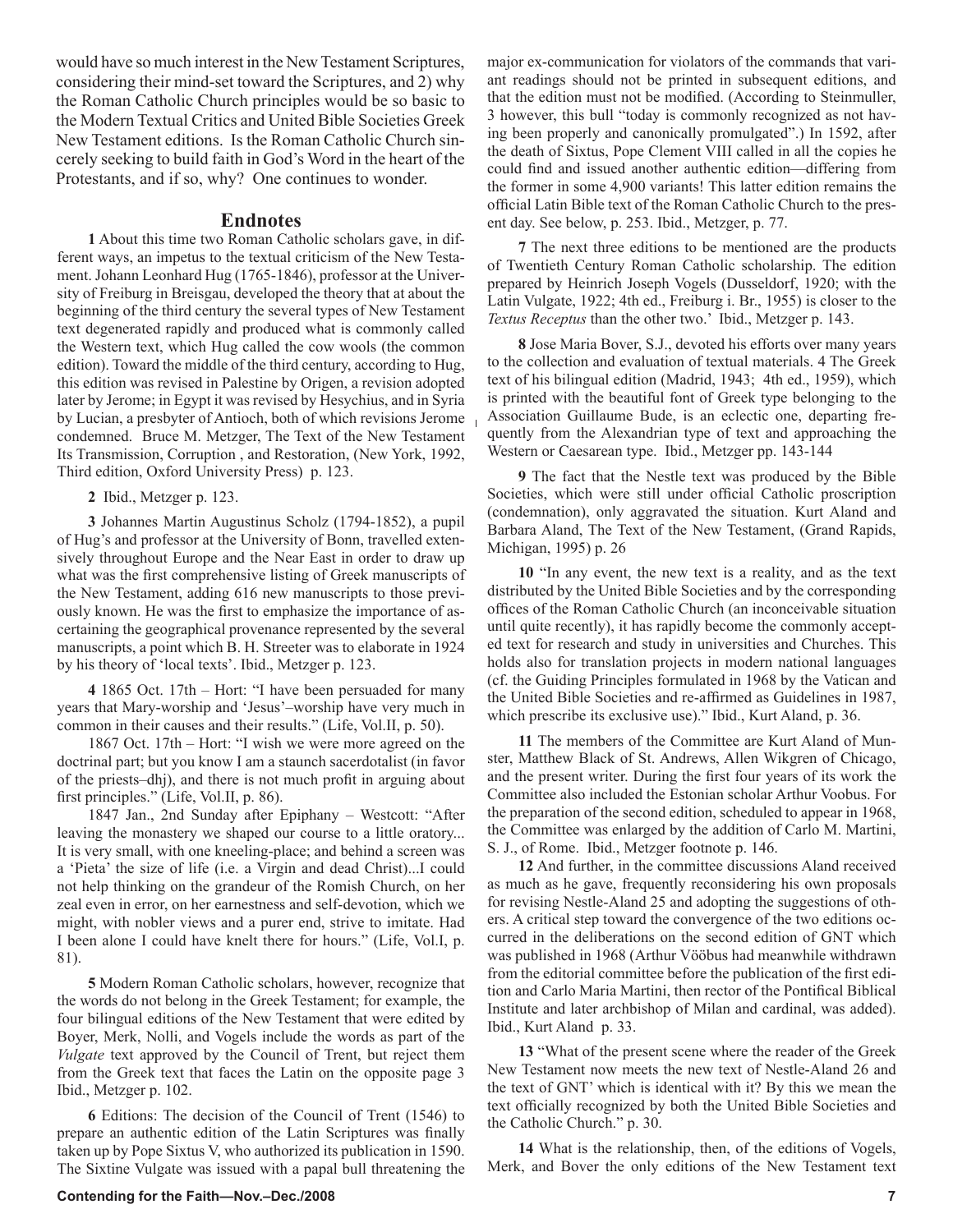deserving serious consideration to the editions of the Nineteenth Century, and to Nestle and the new text? Heinrich Joseph Vogels' *Novum Testamentum Graece et Latine* first appeared at Düsseldorf in 1922 (fourth edition, Freiburg: 1955); *Augustin Merk's Novum Testamentum Graece et Latine* first appeared at Rome in 1933 (tenth edition, 1984); *José Maria Bover's Novi Testamenti Bibila Graeca et Latina* first appeared at Madrid in 1943 (fifth edition, 1968). As their titles indicate, all three are diglot editions, but the Latin part needs no further comment here because it is simply a reproduction of the *Sixto-Clementine Vulgate* text. This was dictated by the ecclesiastical rules of the period, all three editors being Roman Catholics. It is hardly a coincidence that these editions were all prepared by Roman Catholic scholars, p. 25.

**15** "What is the relationship, then, of the editions of Vogels, Merk, and Bover – the only editions of the New Testament text deserving serious consideration – to the editions of the nineteenth century, and to Nestle and the new text?"

**16** "… all three editors being Roman Catholics … It is hardly a coincidence that these editions were all prepared by Roman Catholic scholars – they were intended to meet the overwhelming "competition" of the popular Nestle edition which was circulating widely even in Roman Catholic circles. Ibid., Kurt Aland, pp. 25-26.

**17** But these three editions also stood in substantive contrast to Nestle by the strikingly high number of Koine readings in their texts, due to the influence of von Soden. The dependence on von Soden is most obvious in Merk, who employs von Soden's system of manuscript groupings, but it is hardly less obvious in both the other editions. Ibid., Kurt Aland, pp. 26-27.

**18** It is almost incredible that by his methods he could have produced the degree of accuracy achieved in his apparatus. In fact, an intensive comparison with the evidence demonstrated (to our utter amazement under the circumstances) that the accuracy of Nestle in instances of disputed readings exceeded 80 percent, while that of von Soden and other modern editors is closer to 20 percent! Ibid., Kurt Aland, pp. 26-27.

With the support of Elise Konig, a wealthy patron who provided him with the necessary funds (and who deserves special recognition – may her tribe increase!), von Soden was able to enlist the efforts of about forty colleagues in all for the task of collating manuscripts in the libraries of Europe and other lands. Under such favorable circumstances the four-volume work appeared in 1902-1913 under the title *Die Schriften des Neuen Testaments in ihrer altesten erreichbaren Textgestalt hergestellt auf Grund ihrer* 



## *Textgeschichte*, 48

But this attempt must be adjudged "a failure, though a splendid one," to borrow the words of the outstanding American textual critic Kirsopp Lake with regard to Westcott-Hort's edition in 1904. There were several reasons for this. Ibid., Kurt Aland, p. 22.

**19** "Furthermore, a peculiar kind of responsibility is involved in preparing an edition of the Greek New Testament. It is not just any random text, but the very foundation for New Testament exegesis by theologians of all confessions and denominations throughout the world. Further, this Greek text serves as the base for new translations as well as for revisions of earlier translations in modem languages, i.e., it is in effect the foundation to which the whole contemporary Church looks in formulating expressions of faith. The full awesome weight of this responsibility is better shared by a committee: a single scholar simply could not bear it. p. 36.

> **—Chennai Teacher Training School, Chennai (old Madras), South India dhjohnson19@earthlink.net**

# HELP US GROW!

Sign up at least five new subscribers to CFTF in 2009 Send subscriptions to: P.O. Box 2357 Spring, Texas 77383

# **FREE CD AVAILABLE**

*Contending for the Faith* is making available a CD-ROM free of charge. Why is this CD important? ANSWER: It contains an abundance of evidentiary information pertaining to Dave Miller's doctrine and practice concerning the re-evaluation/reaffirmation of elders, MDR, and other relevant and important materials and documents directly or indirectly relating to the Brown Trail Church of Christ, Apologetics Press, Gospel Broadcasting Network, MSOP, and more.

To receive your free CD contact us at *Contending for the Faith*, P. O. Box 2357, Spring, TX 77383-2357, or email us at cftfdpb@gmail.com.

If you desire to have a part in the distribution of this important CD you may make your financial contributions to the Spring Church of Christ, P. O. Box 39, Spring, TX 77383.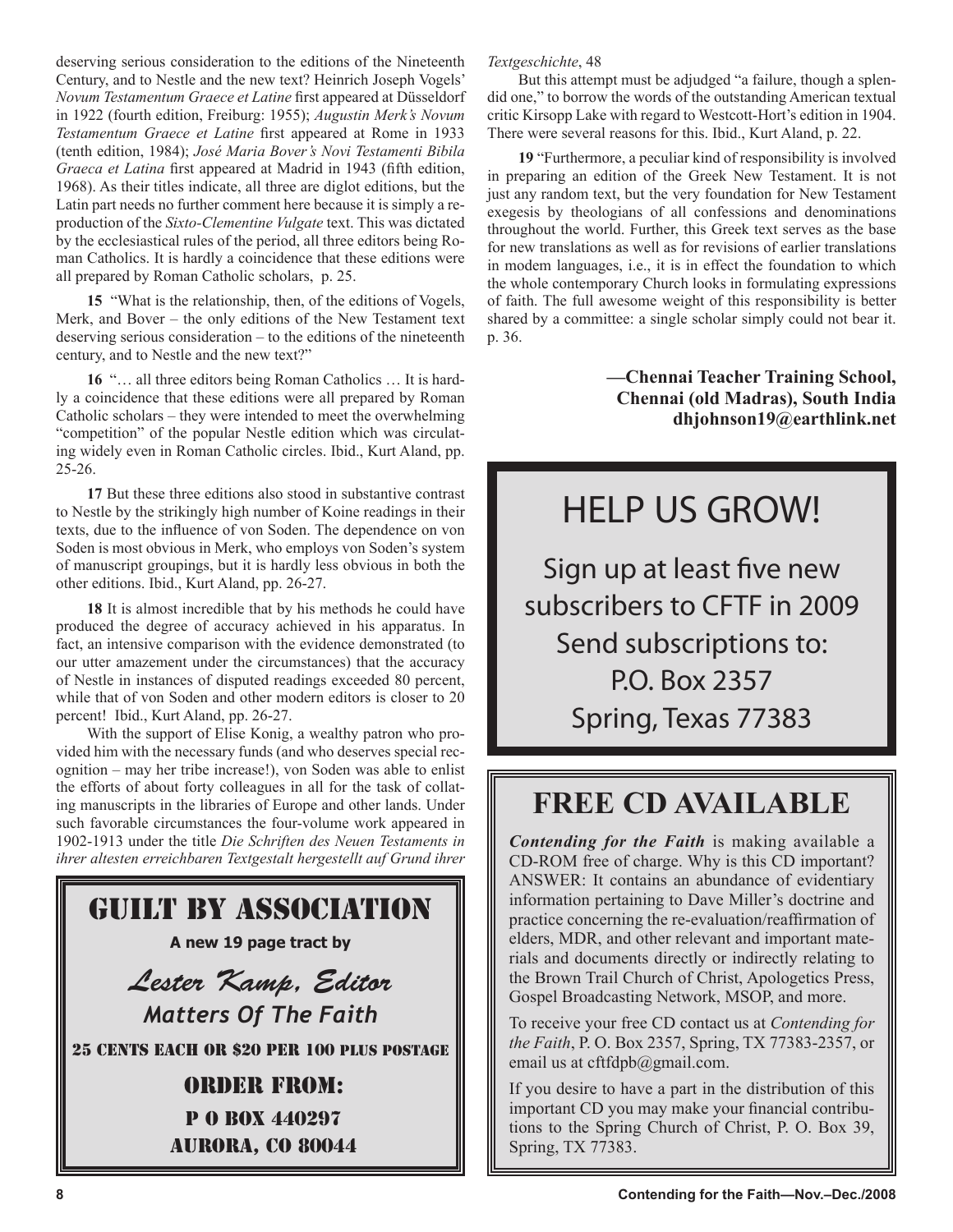# **A Response to Heather**

# **Kevin Cauley**

Heather is a woman that I have known for many years. In the past, I have had a great amount of respect for Heather for seeking to do the right thing in her life. Recently, however, Heather has changed her beliefs and expressed many of those changes on her blog. Everyone in the world can see what she has written. The WWW is perhaps the most public forum that exists in the media today. Since Heather has chosen to use this medium, I have chosen to use the same medium to respond to her concepts and beliefs. I have no personal animosity toward Heather. In fact, if I know my own heart, I love her and beyond my Christian love for her, I've always had a kind of love for her as a brother does for a sister and so it surprises me to see how she has changed.

Heather and I have shared a common heritage in that both of us were raised at the Southwest church of Christ in Austin, Texas and so I feel like I know her background and understand where she is "coming from"—from a historical point of view. And so it distresses me greatly to see that she has chosen the World Wide Web as a place to express her grievances toward those whom she believes to be in error. I have to question whether Heather has genuine love in her heart, as she professes, for others. I wonder if she (and those like her) still believes the principle in 1 Peter 4:8 "**above all things being fervent in your love among yourselves; for love covereth a multitude of sins."** Should not the principle of love have sought to cover up her words instead of exposing them to the world?

She wants to know why the influence of a person like her would be of such concern for the eldership "if what you have at SW is the Truth." Heather should know that elderships are charged with taking heed to all the flock (Acts 20:28 ) and convicting gainsayers (Titus 1:9). These elders have a responsibility to God to deal with threats to the local body. What would be the nature of those threats? Would it not be individuals who are seeking to subvert the beliefs of others? Acts 15:24 speaks of individuals who subverted the souls of others due to false doctrine. This was a concern of the apostles! Did the apostles have the truth? They did, yet, they had trouble with others seeking to subvert them. Jesus was divine and WAS the truth, yet had trouble with people seeking to subvert Him! Simply because one has the truth does not mean that one will have no opposition. Heather should know this, and it is a shame that she has believed the lie that if one has truth, that truth can't be denied by anyone and that therefore there can never be a threat that the elders of the church must address.

Heather, as well as many others who have left the churches of Christ (her opinions are hardly unique, and by expressing her beliefs she joins the great swelling chorus of the majority of people in the United States who disparage members of the churches of Christ for their beliefs [Heather, I wonder if you realize that you have given up the truly unique point of view

for the completely ubiquitous point of view?]), expresses her opinion that the actions of the elders are simply about maintaining control. I would say that is correct inasmuch as order requires control. What is the alternative to order? Is it not chaos? Is that what Heather would have people to embrace, chaos? The fact of the matter is that everyone who believes in Principles exercises an amount of order over other people's lives. I suspect that if Heather were ever in the situation where someone was trying to hurt her that she would want someone to control/order that person so that she would not be harmed. Every orderly society that exists has exercised some element of control over its own people. The Bible teaches that we must submit ourselves to God's control/order if we are to be faithful to Him. In fact, in order to TRULY LOVE another person, there must be control/order. The failure of the eldership to control/order those who would create chaos among the society of people known as the church would, in fact, be a failure of the eldership to love the church. I wonder if Heather desires to be loved above all others to the point that she doesn't care what happens to the faith of those around her as long as SHE is not being controlled/ordered? Would that truly be loving? It would not. Heather, do you really know the love of Christ? Jesus taught that in order to love, we must also obey God (see Rom. 13:8-10). Why? It is because God knows exactly what the loving standard of behavior is toward our fellow man and

**DVD'S OF THE FIRST THIRTY-FIVE YEARS OF** *CFTF* **ARE READY FOR YOU TO ORDER.**

**THE DVD SELLS FOR \$50.00 PLUS S&H. PLEASE SEND YOUR DVD ORDER TO:**

**FOR Lontending THE P. O. BOX 2357 SPRING, TEXAS 77383-2357**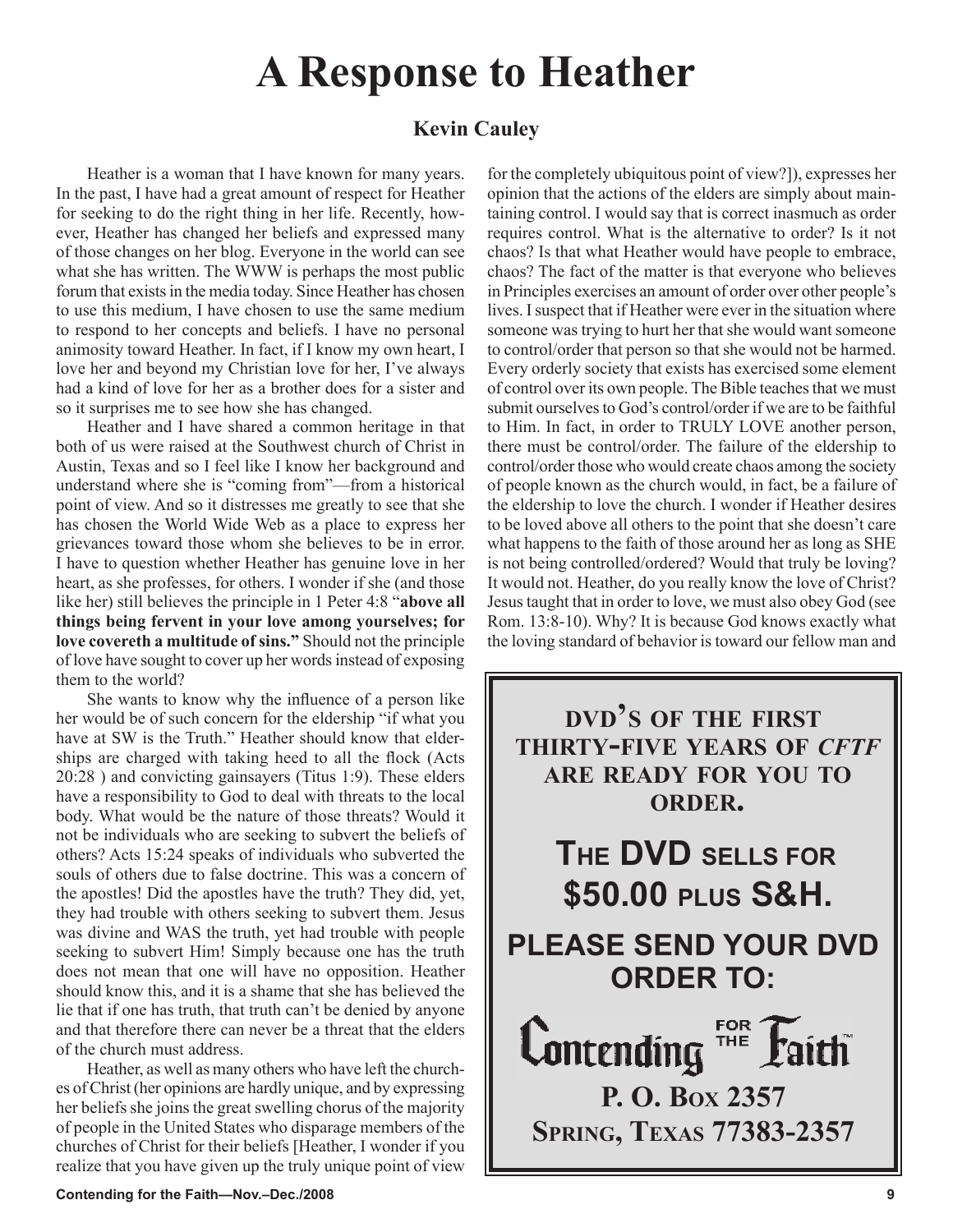He wants us to practice it; yes to control/order us.

Heather evidently believes that she did not have a choice to believe the things that she believed. I'm sad to hear that because that wasn't what I was taught when I grew up in the same congregation that she grew up in. I was taught that I was responsible for searching out my own beliefs and holding onto them myself. I was taught that the people at Berea were nobler than those at Thessalonica because they QUESTIONED the apostle Paul (Acts 17:11)! I remember hearing preacher after preacher saying, "Don't accept my word for it. Do your own study and come to your own conclusions about what is right and wrong" including the "infamous" David Brown. I can't express how many times I heard from the pulpit and in Bible classes to QUESTION those who spoke to ensure that what they were speaking was THE TRUTH, and that if it wasn't the truth, to reject it completely. I have to wonder whether Heather grew up in the same congregation that I did considering her words. I truly don't know what she is talking about when she said that she was not given a choice as to what to believe. I felt like I was constantly told to question the things that I was taught and that if what I had been taught was erroneous, to reject it, regardless the consequences because knowing and believing the truth was more important than anything in the world. Heather, were you listening?

Heather also criticizes the Biblical concept of sex and marriage even to the point where it appears that she is implying that sex before marriage is not sinful. This again makes me wonder exactly what Heather's concept of love truly is. Is it a loving act for two consenting individuals who have not committed to each other for life to have sex before marriage? What if one of those individuals decides to have another "loving" relationship with someone at the same time and transmits a sexual disease? Is that loving? What if the female in the relationship becomes pregnant outside of marriage and the male leaves the relationship because of it? Is that loving?

We've seen the kind of broken homes and lives that result from such a concept of "love" in these United States in the past 40+ years. Yet Heather chooses to ignore the weight of history on this point and imply that sex before marriage is a loving thing. If this is the kind of "love" that you are now embracing, Heather, I want nothing to do with it.

What is the true culprit to broken homes and broken marriages in the church? It is the belief that marriages without commitment make for good and happy homes. This is exactly what the majority of people living in the United States want us to believe and Heather has swallowed it, hook, line, and sinker. Heather has been deluded into believing that she can be happy in her marriage if she will simply not have any standards of right and wrong. Maybe, just maybe, those marriages that she criticizes aren't working out because too many have believed the same lie as Heather. Could it be that Heather's unhappiness is the result of her embracing false beliefs instead of the Truth?

I'll readily confess that I have had rough times in my own marriage. I don't know any faithful gospel preacher that would so candy coat marriage as to say that married Christians will NEVER have ANY problems! Such a person would be a liar and not deserving of our respect and attention. But here's the painful truth that Heather doesn't want you who are reading her blog to know. PEOPLE IN THE WORLD THAT GET MARRIED HAVE PROBLEMS TOO!!!!! In fact, they have more problems and worse marriages than faithful Christians. Why is Heather ignoring that obvious truth? Because for her to acknowledge it would mean for her to confess that maybe she is wrong about such things. Heather has, I'm afraid, blinded herself to the reality of broken homes and marriages in the lives of unbelievers that surrounds her.

Then Heather has this little nugget of wisdom to pass along: "SUFFERING'S NOT SUCH A BLESSING!!!!" I've got to wonder what kind of suffering Heather is talking

# **Past** *Contending for the Faith* Spring Lectureship Books In Print

*Unity—From God or Man – \$18.50*2007 *Fellowship—From God or Man* – \$17.00 *Anti-ism-From God or Man*? – \$17.002005 *Morals-From God or Man*? – \$17.00 *Judaism-From God or Man*? – \$17.001998 *Premillennialism –* \$14.00 *Isa. Vol. 2* Chap. 40-66 – \$12.001995 *Isa. Vol. 1* Chapters 1-39 – \$12.00 *The Church Enters the 21st Century* – \$12.00

**Add \$3.00 per book S&H TX residents add 7.25% tax**

SEND ALL ORDERS WITH PAYMENT TO:

# *CONTENDING FOR THE FAITH* **P.O. BOX 2357 SPRING, TEXAS 77383-2357**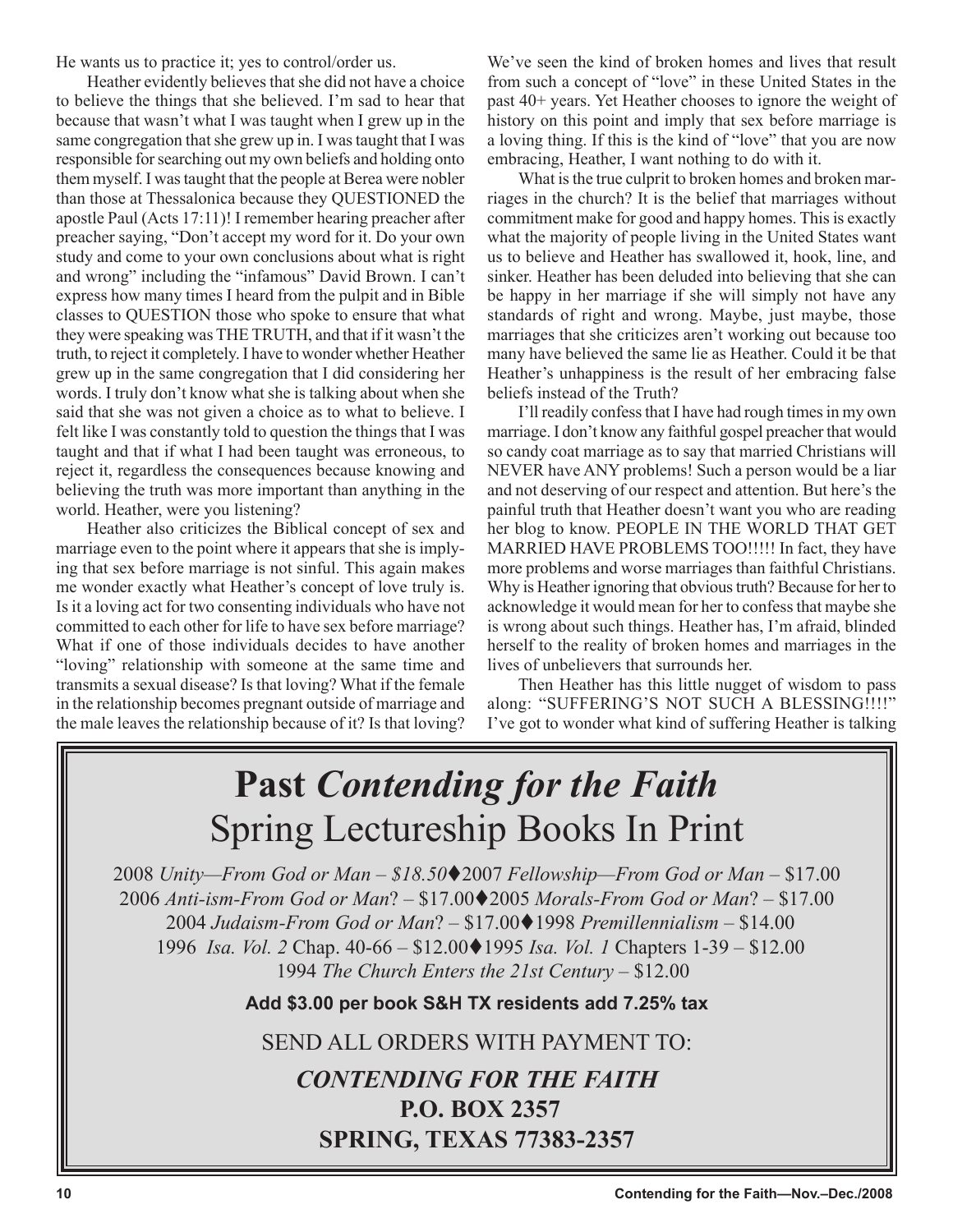about. Is her husband beating her to a bloody pulp? Has she been denied nutrition? Has she been kicked out of her house so that she has no roof over her head? Has Heather had her children taken away from her? Has she been forced to take care of her children on her own with no support from any of her family? Has Heather been forced to sleep on the cold hard ground in freezing temperatures? Has Heather been forced to work hard labor concentration style (oh, and by the way, washing dishes isn't hard labor; I do it occasionally, and it is quite relaxing) against her will? I think I can safely say that Heather has never experienced any of these TRUE hardships. So, what is the source of Heather's suffering? It is her own ingratitude for what she has. Heather, you were raised by parents who loved you, who perhaps loved you too much, and so now, anything that falls short of that standard (the Heather is the center of the universe standard), causes you suffering. Heather, you are UNGRATEFUL and that is the farthest thing from the love of God that you can possibly be.

Finally, Heather says, "I have not turned away from God, or Christ's church, contrary to what you'll be told, but I have turned away from the man made institution 'The Church of Christ.'" Heather, when you turn your back on what it means to love your neighbor, as you have obviously done, then you HAVE turned your back on God and Christ's church. It's sad that you don't see that. It's sad that you believe that you can go to "The church of Conscious Harmony" (which is nothing more than Existentialist Post Modern philosophy shrouded in a hollow shell of Christianity) and be a Christian. You've lost what TRUE Christianity is all about, namely, self denial for the benefit of your fellow man. WHERE IS YOUR SELF DENIAL, HEATHER? I don't see it; all I see is a selfish, self-center, spoiled little brat who doesn't know how good she really has it. Yes, Heather, these are HARD WORDS. I don't speak them because they make me feel good. I speak them because I am HOPING to AWAKEN YOU to the truths that you are denying right now. HYPOCRITE! How can you say that you have the love of Christ when you are so self centered? If TRUE LOVE is shown in the life of Christ through His own self denial and voluntary offering of His life for the sins of others, then WHERE is YOUR love, Heather? I don't see it.

At the end of my letter here, I would like to challenge whoever has been teaching Heather these things (and I know that Heather has been taught these things; she guises her words in freedom, but she has simply submitted to a different master) to a debate. I will affirm that God exists and He has a standard of right and wrong to which we must adhere and that faithfully adhering to that standard is the greatest act of love that we, as humans, can perpetrate while here on the earth. Heather claims that her only desire is to follow Jesus and practice love. I have to say that her actions and words completely betray that claim. I don't believe she is the least bit interested in showing love toward anyone but herself and I urge her to consider these matters and repent before she faces God in judgment.

## **Post Script**

After I wrote this response, Heather put up a note on her blog to say how sorry she was to everyone that she had hurt, but that she just couldn't continue to practice an unauthentic faith and that she understood if we would withdraw fellowship from her. Let's get one thing clear. We didn't withdraw fellowship from Heather, Heather withdrew her fellowship from us (*See Tarbet's article, p. 15*–*Editor*). By changing her beliefs, her behaviors, her thoughts, and her actions, she took the first step and withdrew her fellowship from good and godly Christian people. Fellowship isn't merely association, no, not at all. Fellowship is the practical aspects of Christian unity. Fellowship is worshiping together, serving together, believing the same things, having a like precious faith, and engaging in our lives with one another while we seek to follow Christ. Heather's abandonment of these things broke the bonds of fellowship long before she was publicly noted. I'm praying for Heather to pursue an authentic faith and to find her way back to Christ, because that is where true faith can only exist; all others are only lies guised as faith; I truly hope she comes to realize that.

## **Post Post Script**

It has come to my attention that Heather is now carrying on with the people on a web site that caters to "ex" members of the church of Christ. For myself, I'm sorry that she is taking up residence there. I feel sorry for you, Heather, that you have to have your life validated by the likes of those individuals and that you need support from them in order to justify your recent behavior. Heather, I really care about you and your spirituality and want you to know that I do love you. I don't see, however, the same words coming from you about me. I find this very disturbing. You should look into your heart and be honest with yourself and ask yourself whether the things that you have written there have been filled with love or hate. I believe the tone of your words and the hate-filled language you used there betray your true feelings for me, a person who considers you like a sister and really wants nothing but the best for you. Nevertheless, you obviously have nothing but contempt for me according to the words that you have written. If you do not understand how you have filled your life with hate then you have been completely deceived by the "majority" of those with whom you want to fit in. I'm praying for you Heather to awaken.

And by the way, I will gladly talk to you personally about these things, just tell me when and where and I will be there. Also, you know where my office is; you know what my day time phone number is; you know how to get a hold of me. As far as my calling upon you, I would just as soon conduct our conversation in public where everyone can see the words that we are writing and judge for themselves as I believe the difference in attitude is quite clear.

> **—8900 Manchaca Road Austin, TX 78748**

**[Cauley's article came from the Blog of** *Preachers Files* **at the following address: http://preachersfiles.com/a-response-to-heather/ ]**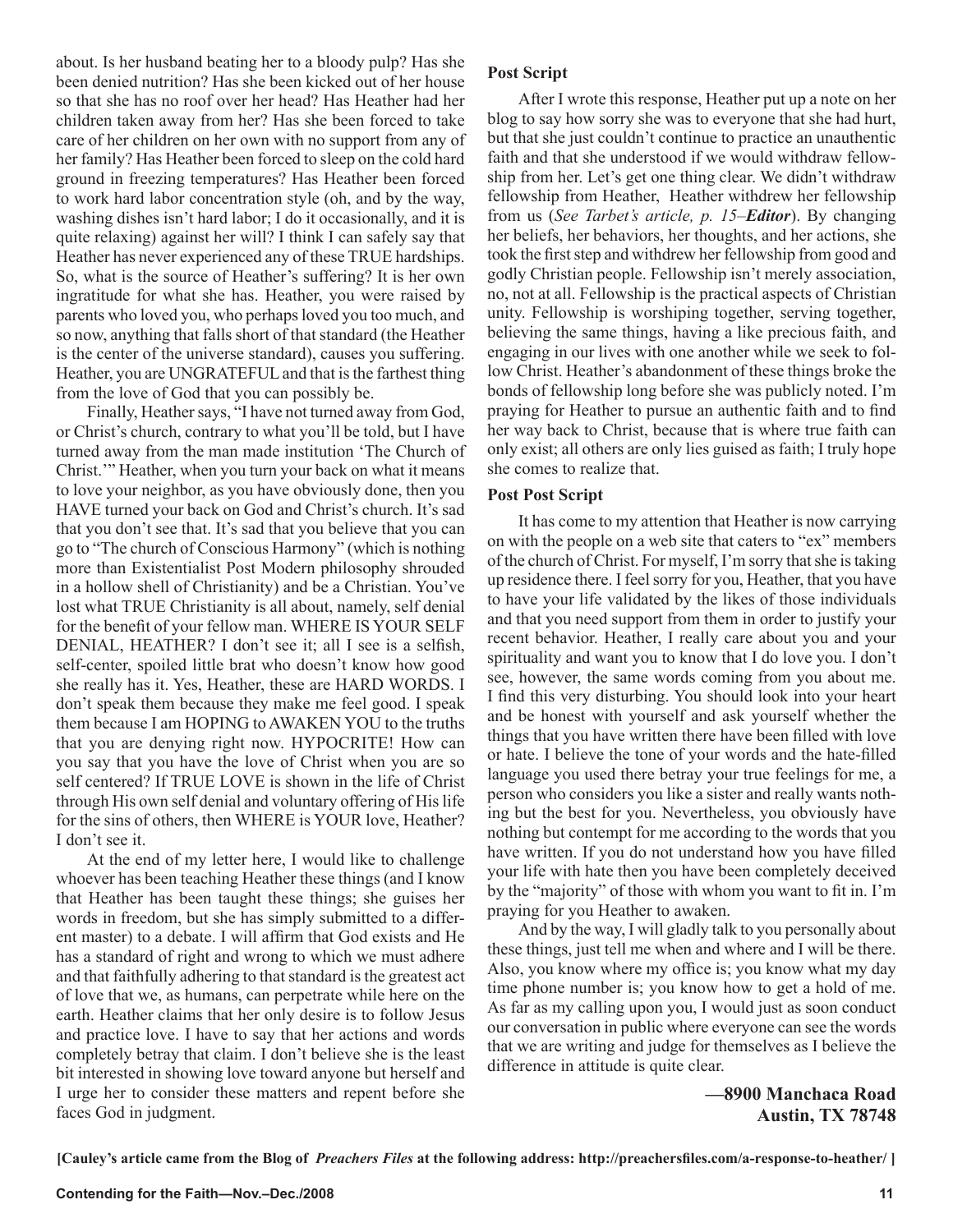# **EDITORIAL COMMENTS CONCERNING KEVIN CAULEY'S ARTICLE AND OTHER MATTERS**

Cauley's article speaks the truth about Heather Sanders, formerly a member of the Southwest Church of Christ (hereafter SW). If she would give proper attention to it and the other material exposing her errors she would repent of her sins and be restored to her first love. But to date she and others in her sinking boat remain estranged from God.

Originally in the August 2007 issue of *CFTF,* we printed an e-mail Heather Sanders wrote and sent to us. In that e-mail she chided us, making light of and denouncing our exposure and refutation of the then Director of the Southwest School of Bible Studies (hereafter SWSBS), Joseph Meador's errors. We had dealt with Meador's Yoga and Gestalt Therapy activities as well as other of his fallacious conduct in the Feb. 2007 issue of *CFTF. As far as we know all of these warnings and rebukes fell on deaf ears at SW.* As we recall, somewhere between seven and ten Southwest members (among them a deacon, two deacons' wives—*one of them Heather's own mother* and one elder's wife—if there were others we have forgotten their names) wrote us complaining about our exposure of Meador, telling us to cease and desist sending *CFTF* to them. Then, again in our Feb. 2008 issue of *CFTF* we dealt with more of Heathers Sanders' erroneous antics and apostasy.

Not many months ago the Southwest deacon who wrote to protest our examination of Heather and tell us not to send *CFTF* to him, brother Richard Powell (whose father, along with Kevin Cauley's father and three other men, are the SW elders), decided he would "bless" a number of us lowly preachers with his "Bible knowledge," "logic" and "wise insights" on several topics over a period of several weeks through an exchange of e-mails. In that e-mail exchange Powell took it upon himself to "get after" us for a number of things, one of them was our exposure of Heather Sanders' denial of the Faith. He thought we were out of bounds in our refutation of Heather's many errors and matters pertaining thereto.

In view of Cauley's article rebuking Heather we raise the following question: *Did Powell take it upon himself to deal with Kevin Cauley for publicly exposing Heather's antics in his article as he (Powell) readily did in attacking us for doing the same thing Kevin did?* After all, both men are members of the same church with their fathers serving as elders. Both men are home grown and Cauley is one of the teachers in SWSBS.

It was at the peak of Powell's e-mail exchange with a number of preachers that Cauley publicly published his article—*A Response to Heather.* Cauley did so in answer to at least part of Heather's public critical comments about matters at the SW church and her own false beliefs. But Powell never saw fit even to hint at Cauley's article in any of the myriad of e-mails he recently wrote to several of brethren. Of course, he may have known nothing about Cauley's article. But when he does learn about it, what will he then do?

# **MORE FROM DEACON POWELL**

In contrast to the other faithful Gospel preachers involved in the previously noted e-mail exchange, I wrote little. However, Powell took the occasion to write some of the most self-contradictory, inconsistent, illogical, unscriptural, absurd, imbecilic and outright false statements that anyone could write. And, guess what? Some of Powell's statements were outright attacks upon your editor.

In an e-mail dated Sun., Aug. 17, 2008, 2:10:53 PM, Powell, in writing about the division in the Buda/Kyle, Texas congregation, wrote: *"I know FIRST HAND what happened to the Buda/Kyle church."* Powell's statement is false to the core. At best all he has is *hearsay—*unacceptable in a court of law and to any other honest person. But, Powell did not stop with only that falsehood. *He went on to say that your editor was deeply involved in causing the division of Buda/Kyle church.*

On Aug. 21, 2008, 1:23 PM, I answered Powell's false comments with the following e-mail to the group of brethren involved in the email exchange. I wrote:

I have noted some time ago in these e-mail exchanges that Richard in his willful ignorance attributes to me the Buda/Kyle meeting of, I think, January 2006. I have said nothing about his errors on that matter because I wanted to give him time (and he has had plenty of it) to approach me to hear what I had to say about the matter since he has been and continues to be so bold in laying the responsibility of that meeting at my feet. BUT HE HAS NOT MADE THE FIRST MOVE TO THIS MOMENT TO APPROACH ME ABOUT IT. He simply continues to make unsubstantiated accusations. He says he has spoken to the men presently at Buda/Kyle about said matters. Has he spoken to the several people that left [the church] about [the] matter?

Regarding said meeting.

1. It was set up as a public meeting as far as the churches of Christ were concerned (as public a meeting as is the SW Lectures) by the then elders of the Buda/Kyle church [Tim Kidwell (also the preacher) and Paul McReynolds].

2. I learned of the meeting upon receiving an invitation to attend it. I was told that at least the SW elders were invited and I know at least some in the Southwest School of Bible Studies knew about it because at least one student from the school was in attendance. There were some from other churches in attendance. Many of the people there I did not know. Some I did recognize because of my seven and one half years in Austin.

3. At the meeting there were several brethren from other congregations. Jack Stephens, at the time a deacon at the Spring congregation and now an elder, was with me.

4. Tim Kidwell did most of the public speaking but Paul McReynolds also spoke

5. At that time the two elders gave every outward appearance of being completely united on what was presented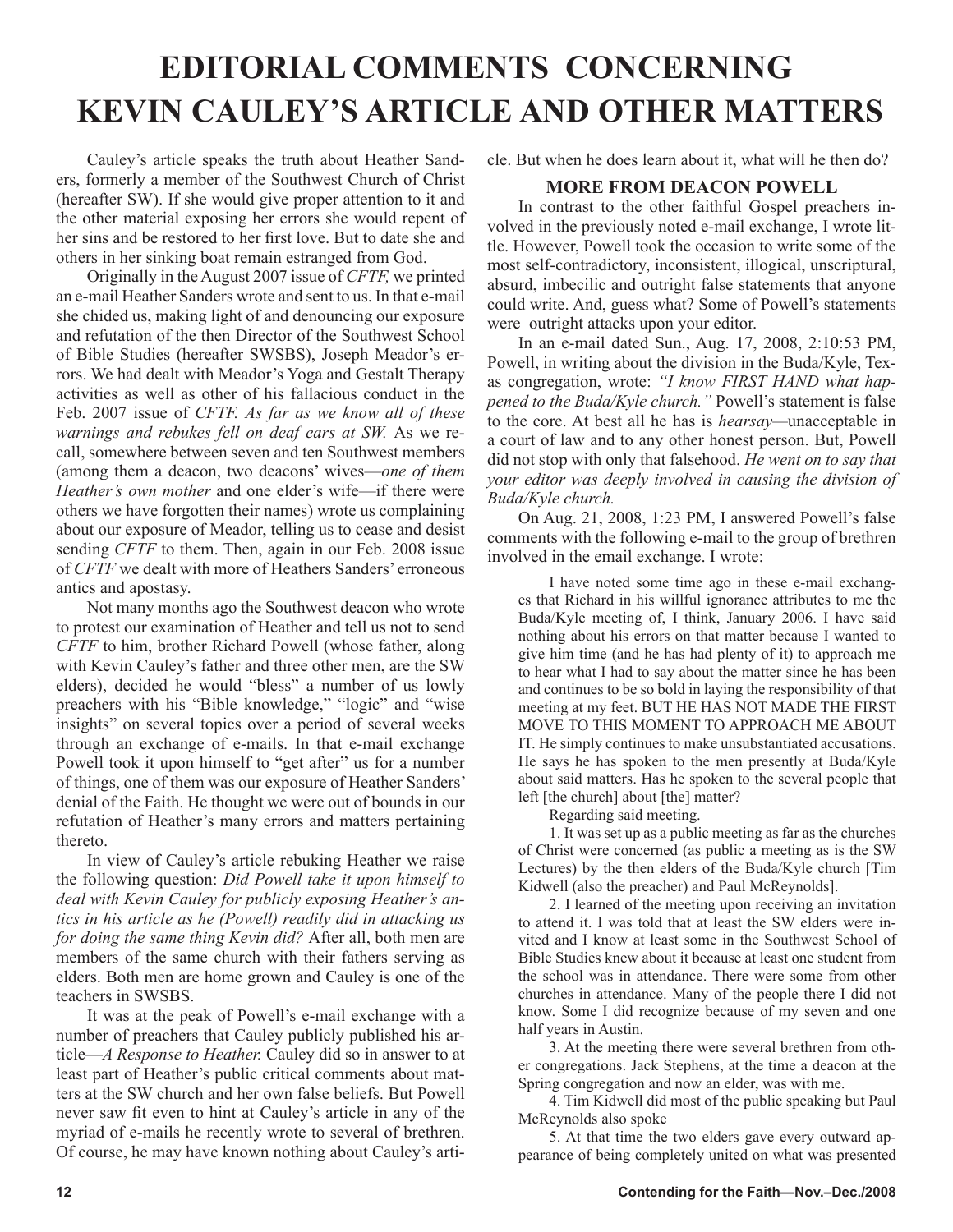and the stand they were taking. However, Paul resigned from the eldership shortly after the meeting under consideration. His resignation dissolved the eldership and a majority of the men removed Tim [from preaching] and then apologized to the SW elders for withdrawing fellowship from them.

6. I sat through said meeting and listened as the rest in the audience did. If my memory serves me correctly I spoke up only when Matthew "Matt" Cain (son of Rudy Cain of World Video Bible School) spoke out from the back of the audience wanting to know if I was going to write about said meeting in *CFTF*. My response was that I might or might not, but I either way it would be my decision to make.

There is a recording of the meeting, but I have never listened to it.

7. In 2002 while Stan Crowley was finishing his schooling at SW (Crowley has a PhD in Physics) he injected his false doctrine on MDR into the Buda/Kyle congregation. The controversy became so bad over Crowley and his son pushing this matter that it led to a Sunday afternoon debate between Crowley and Kidwell, which debate was recorded and I have a CD of it. It was during the Spring of 2002 that I first became aware of this false doctrine.

I don't know what Richard Powell was doing during those days. He must have been letting the SW elders handle it. In fact, the powers that [were] at Southwest School of Bible Studies informed Crowley that if he did not be quite about his doctrine he would not be allowed to graduate from SWSBS in 2002. The elders really handled that in a right way, didn't they?

8. As far as said meeting at Buda/Kyle was concerned, that is all I had to do with it. I did not consider it enough of a matter to write about it in *CFTF*.

9. Whomever is giving me all the credit for that meeting and what happened at the Buda/Kyle congregation thereafter, is simply "blowing hot air", which [accusation] they cannot prove if their life depended on it—and their eternal destiny does.

10. Has anyone noticed that the man (Stan Crowley), the false teacher who brought the error into the Buda/Kyle church and, along with his son, pushed it as far as they could till they were warned by SW that Stan would not be graduated if he kept doing what he had been doing for many months, is completely overlooked by Richard and the brethren remaining at Buda/Kyle. And, we have read from Richard words that indicate Crowley is almost a stranger to him.

There would have been no such meeting at Buda/Kyle if Crowley had not taught his error over many months, going back to well before the Spring of 2002. But [when] I attend[ed] by invitation a public meeting that I had nothing to do with setting it up or planning it, the goofy brethren left at Buda/Kyle indicate[d] to Richard Powell that I am basically the ringleader in such. If it is the case that Frank McReynolds is part of or the only source of this gossip, then please know that I with witnesses will meet with him, the men at Buda/Kyle, the SW elders, Richard Powell or anyone else in a proper meeting and we can go over the alleged evidence they have to offer that supposedly makes me the ring leader in putting together said meeting or instigating it or whatever. THAT OFFER BY ME IS CERTAINLY MORE THAN THE PRESENT BUDA/KYLE MEN WHO WERE IN THAT BREAKFAST MEETING WITH RICHARD AND WHO SUPPOSEDLY GAVE HIM HIS INFORMATION ABOUT ME HAVE BEEN AND ARE WILLING TO DO.

Richard's and their conduct in this matter is not surprising to me. It is typical of Richard's and their conduct as Richard has proven in this present e-mail exchange. I expect from him or them and others of their ilk no different conduct.

We made no moves regarding the matter of Stan Crowley and what he did at Buda/Kyle in being involved in any form or fashion in the internal affairs of that church except as we were invited to be involved—AND THAT WAS TO OF-FER ADVICE AS REQUESTED, ALONG WITH OTHERS WHO WERE ASKED FOR THE SAME, FIRST BY TIM KIDWELL AND LATER BY THE THEN ELDERSHIP OF THE BUDA/KYLE CONGREGATION. Any one who says otherwise is spreading false information, if not out right lying about the matter. Moreover we are prepared to publicly prove it. Is Richard and his fellow gossips, back biters, tale bearers and hell-bound slanderers prepared to do the same? We will not hold our breath till they decide to do so. Richard ought to be ashamed of himself. Of late he along with several other seared conscience brethren have obviously lost the capacity to blush or be embarrassed before God to whom we all must give account for our words and deeds. Hopefully they will find repentance for their mean, base and unscriptural words and deeds that they have slanderously launched against their brethren, before it is everlastingly too late [*The only changes made in this e-mail are typographical, spelling, punctuation and grammatical ones*—DPB].

This is the kind of malicious gossip and tale bearing that has gone on far too long—some of it coming out of the SW Church of Christ from the likes of Richard Powell. And some of these brethren call us vicious and unbalanced.

*If Powell wants to challenge what we have written regarding the previously noted e-mail exchange we will be more than happy to release a CD of the e-mails comprising that exchange for all interested parties to read.* Without fear of successful contradiction we declare that neither Powell, the SW elders, anyone at the Budda/Kyle church, the Schertz, TX church where Stan Crowley preaches, or anyone else can prove Powell's accusation regarding us to be true. We welcome their efforts to attempt to do so.

If a church is going to appeal to the brotherhood for students to come to their school, while welcoming financial support from individual Christians and churches of Christ in general, let that church first purge itself of the old leaven of sinful conduct, extending fellowship only to those who are in fellowship with God and withholding it from all who are not in fellowship with Him. If churches are going to have lectureships designed to influence other churches of Christ then let them conduct themselves according to the teaching of the New Testament. Whited sepulchres are as sinful as mechanical instruments of music in the worship of God! The reason we oppose a corrupted worship in the Lord's church is the same reason we oppose hypocrisy with all of its pretense and sham—the Lord condemns all such sinful conduct.

We are open and above board. We let our Yea be Yea and our Nay be Nay. No one has a problem of knowing where we stand. You are either for us or against us. *THE LORD WILLING, THERE IS MORE TO COME ON THESE MATTERS.—EDITOR*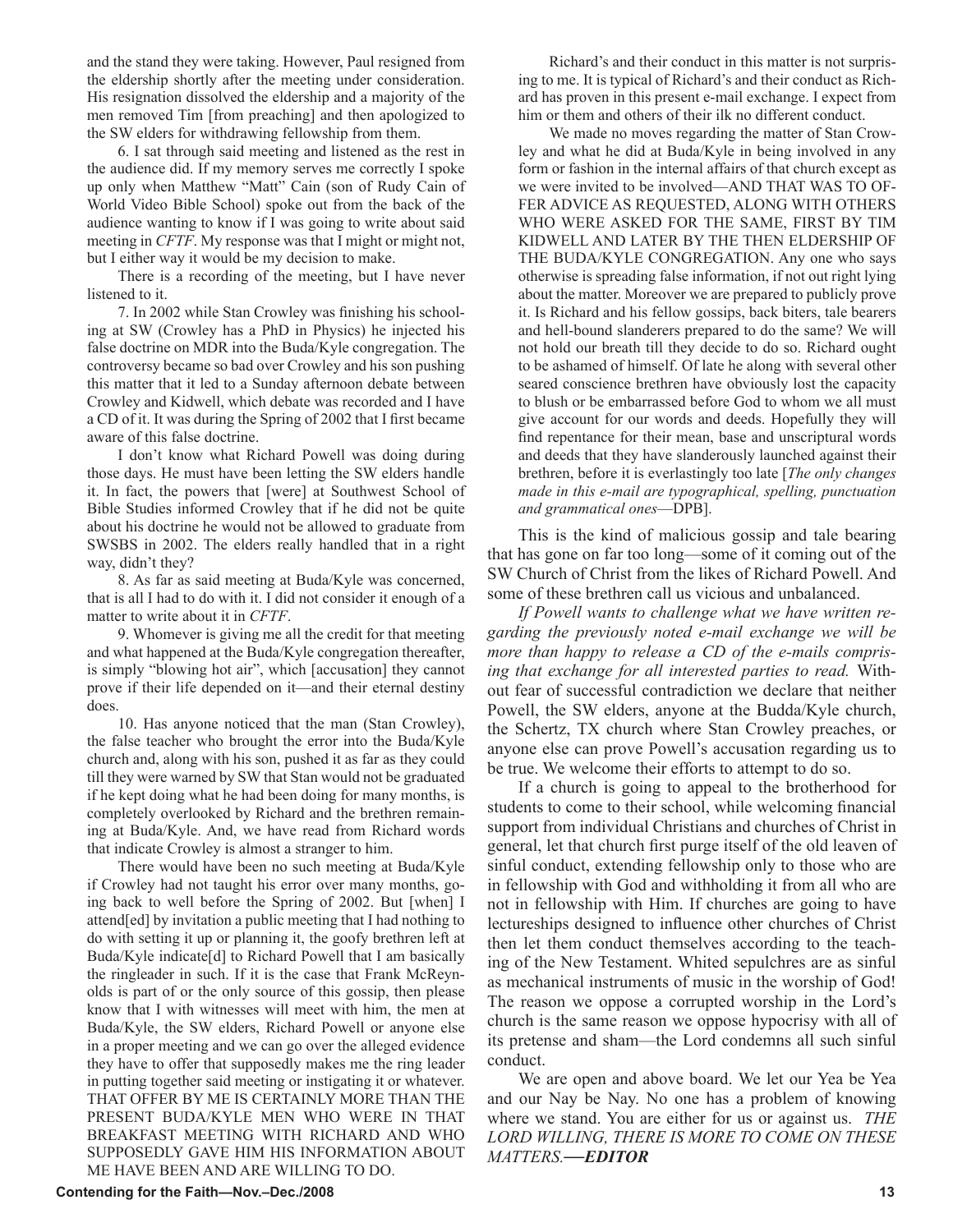# **"I'M A CHRISTIAN"**

# **Alton W. Fonville**

Every believer in God wants to be called a "Christian." Talk with most any denominational person and they will boast, "I'm a Christian." But, just what does it take to be a Christian?

The Bible declares that the disciples of Christ were first called Christians at Antioch (Acts 11 :26). As we look at those people to see of what sort they were, it becomes clear–they were preachers and teachers, teaching the word of God called, "the gospel of Christ." Barnabas was sent from Jerusalem to Antioch and taught "much people, and the disciples were called Christians first at Antioch:' We understand that a "disciple" is a "learner" or "follower" of someone. As they learned about the gospel of Christ and "believed," they obeyed it and became **"children of God"** (Gal. 3:27). Their faith, "belief," led them to obey that "teaching" which they had heard. This was exactly what Jesus to1d his followers while he was still with them: "preach the gospel to everyone—he that believeth and is baptized shall be saved; but he that believeth not shall be damned" (Mark 16:15-16).

The name "Christian" answers to the prophecy of long before this time, telling of a new name that the mouth of God would give unto his people (Isa. 62:2). That name does not belong to everyone who picks it up and wears it without the obedience which it demands. Far too many have "faith" in God and of his son Jesus Christ, but, that faith has never been strong enough to move them to obedience on God's terms. It is easy for mankind to try and out guess the "author of our salvation—the one who wrote the book." Jesus was obedient to his Father in all respects, and was declared to be God's only begotten Son and well pleased in Him. We were given the command to "hear ye Him" (Matt. 17:5). So, what did Christ tell us to do?

He gave specific instructions for his disciples to "go and preach the gospel" to all mankind, warning them that they would be hated because of it. They were joining a "battle for Truth" against all the many errors which were then present and those which should after appear. He told them that he came not to send peace, but a sword. That sword would separate the righteous from the unrighteous—those who would obey God, from those who chose "their ways" in preference to God's ways. And, sure enough, our Lord told the Truth. Many of the first century "Christians" were hated and killed because of their teachings. And, we have so many today who profess "the name" without joining in the fray.

By looking carefully at the one chapter book of Obadiah, we are reminded of so many of today's people. They want the perks, but not the fight which goes along with it. God was speaking of the total destruction of Edom, Esau's people, because they **"stood on the other side"** and watched their people being destroyed, refusing to lend a hand of support. They paid the ultimate price. People who call themselves Christian today do not want to be among the fighters. They profess to be "peacemakers. They do not like to be called "conservatives" or to be branded as a 'legalist." They say that they want to be just like our lord, demonstrating "love." Well, just what was our Lord like?

It is rather "narrow-minded" to call a person a hypocrite, a whited grave and to tell them "except they repent, they will be lost;" or, to teach that "except for fornication," any other divorce was sinful, and without repentance, they would be lost. It is a "legalist" who would say that **"except ye believe that I am he ye shall die in your sins."** I guess when we follow the Lord and his teachings, we can be entitled to be called a narrow-minded Christian legalist. I am happy to be on the same fighting side in this world of sin. It may mean the death of more faithful saints, but, look at the company we will share. Paul had fought a good fight. He did not simply stand on the side and watch the battle rage. He stepped right up to the sword, took it and used it until his death. Where is your sword, Christian?

# **—337 Madison 4605 Saint Paul, AR 72760**

**Along with the foregoing article bro. Fonville submitted the following poem with the comment, "What about the name God gave us—***Christian***?" Please read it with that thought in mind. —***Editor*

# **YOUR NAME**

### **Edgar A. Guest**

You got it from your father, 'Twas the best he had to give. And right gladly he bestowed it, It's yours, the while you live.

You may lose the watch he gave you And another you may claim, But remember, when you're tempted, To be careful of his name.

It was fair the day you got it And a worthy name to wear When he took it from his father, There was no dishonor there.

Through the years he proudly wore it, To his father he was true, And that name was clean and spotless When he passed it on to you.

Oh, there's much that he has given That he values not at all.

He has watched you break your play things In the days when you were small.

You have lost the knife he gave you, And you've scattered many a game, you'll never hurt your father **If you're careful with his name**.

It is yours to wear forever, Yours to wear the while you live. Yours, perhaps some distant mom, Another boy to give.

And you'll smile as did your father, With a smile that all can share, If a clean name and a good name You are giving him to wear.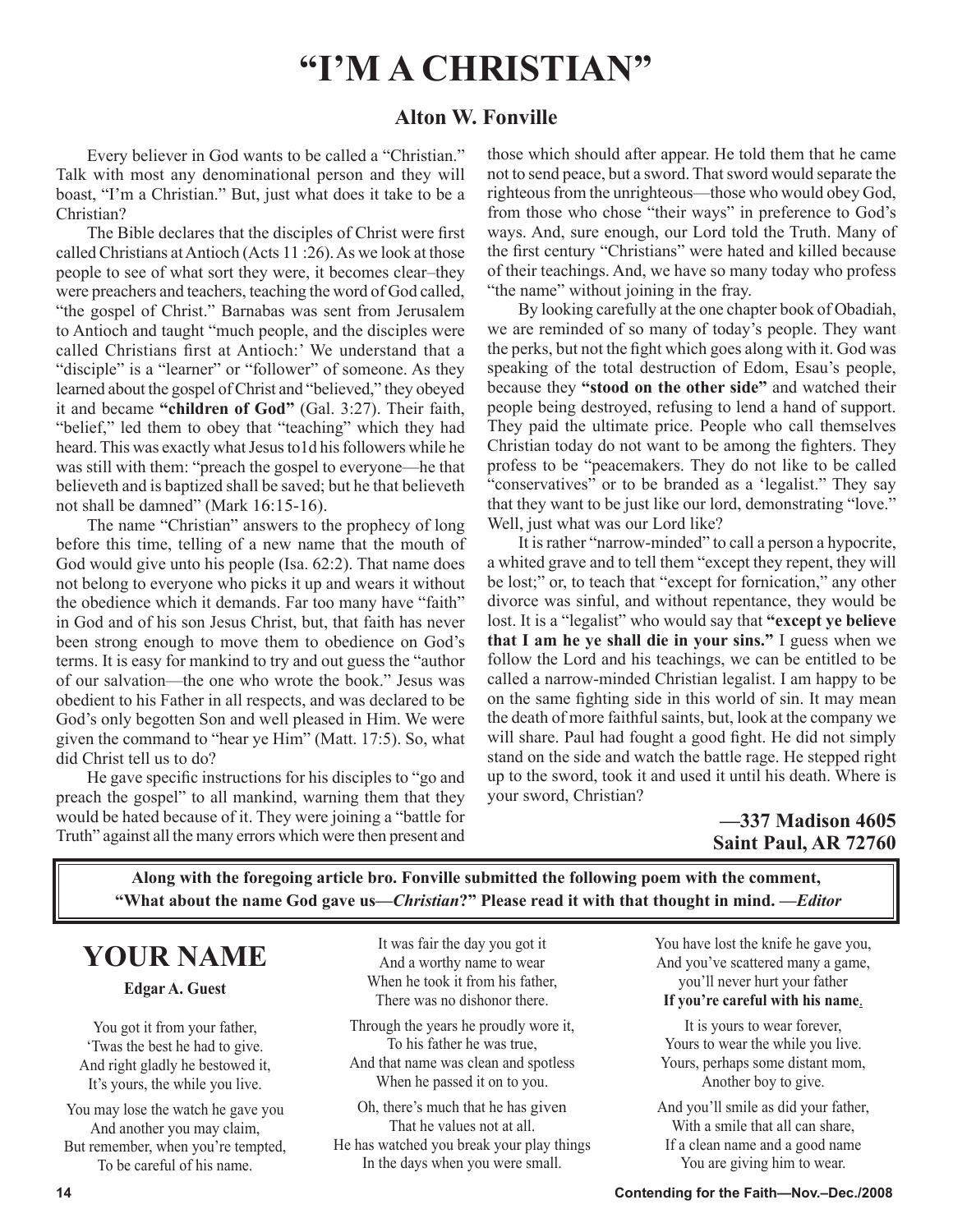# **WITHDRAWING FROM THE WITHDRAWERS**

## **Don Tarbet**

Strange as it may seem, some actually deny the right of the church to withdraw their fellowship from those who refuse to walk in the light. Others agree that such must be done, but that it cannot be done if some have already "withdrawn from the church." This is strange language indeed, for we read NOTHING in the Scriptures about the right of people to "withdraw from the church." However, we DO read about the responsibility of the church to withdraw from certain ones who become wayward. The Scripture says:

**Mark them which cause divisions…and avoid them** (Rom. 16:17)**; When ye are gathered together …to deliver such an one unto Satan…purge out …the old leaven…not to company…not to eat ..... Therefore put away from among yourselves that wicked person (**1 Cor. 5: 4-13); **from such withdraw thyself** (1 Tim. 6: 5); **Now we command you… withdraw yourselves from every brother that walketh disorderly…note that man, and have no company with him** (2 Thess. 3:6,14).

These passages show that the CHURCH has an active responsibility in the matter of discipline, and must take a stand for Truth and fellowship. Our responsibility is not merely passive. Apostates from the faith seldom become such for NO reason at all, but are actively engaged in the ways of the world. **"Demas hath FORSAKEN me, having loved the present world"** (2 Tim. 4:10). Those who forsake the Lord in worship have usually already forsaken Him in living. Does this mean the church can do NOTHING to discipline wayward members if they have already ceased to worship with the saints? Just where do people get the idea that fellowship is limited to the worship service? They must think so, if they think they are to withdraw ONLY from those who attend worship. Actually, we do NOT forbid anyone to attend worship when they are disciplined, but we encourage them to attend so as to be exhorted to Christian living. A withdrawal of fellowship simply means that Christians are to do NOTHING with those withdrawn from that would indicate any approval of their wayward conduct, and this would primarily be out-side of the worship. Any effort to reject God's will in discipline is an effort to follow the way of least resistance. We need to forget our fears and human reasoning and start to obey God.

# **—215 W. Sears Denison, TX 75020**

"A magazine writer says we need a new religion. But let's not do anything rash until we try the old one."

# **PREACHERS NEED TO HEAR PREACHING TOO**

## **Brad Green**

I have been extremely blessed over the past several years to have the opportunity to prepare and preach sermons from God's Word.

Perhaps even more edifying has been the opportunity to hear sound gospel preaching as well. Since the time this new congregation began assembling together, I have truly enjoyed listening to the best Wednesday night devotions that I have ever heard. I cherish each opportunity to listen to and apply the Biblical principles to my life as expressed by those who present the devotions. This time of devotion is important to my growth as a Christian and a young preacher. Though I grow daily through my own Bible studies as I prepare to present two sermons each Sunday and a Bible Class on Wednesday, it is from the lessons and sermons presented by others that reach the deepest depths of my heart where perhaps my own personal studies have fallen a bit short. We have all heard statements and reflected, "I've never thought of that before." Thus, it makes sense that the experiences and studies of another can fill in the gaps that exist in our own.

Perhaps, one of the biggest problems among preachers in our brotherhood may be that they preach too much and listen too little. Some men, contented by the fact that they have been preaching for 30-40 years, have become **"at ease in Zion"** (Amos 6:1). They are at ease because they think they know all they need to know. This being the case, they do not consider themselves to be in need of sound, gospel preaching. Many preachers, for many years, have only heard what they, themselves have preached. These men have found the preacher they want to hear and are content to stick with him. These men do not have a preacher to "step on their toes" and if one tries to correct them, they immediately dismiss such as wrong because it is not what they hear (or want to hear) from the pulpit on Sundays. Such preachers have allowed themselves to become their own standard of right and wrong.

Because they have heard nothing from the pulpit opposed to what they preach (since they are the ones preaching), they are convinced that they are faithful and anything contrary to that assessment is disregarded. Let us never be so enthralled with ourselves and the knowledge we possess that we forget Who it is we are to please (Acts 5:29) and by what it is that determines right and wrong (Psalm 119:128; John 8:31-32; 12:48; 17:17). **"The statutes of the LORD are right" (Psalm 19:8); "the ways of the LORD are right, and the just shall walk in them"** (Hosea 14:9). We must place ourselves in front of the mirror that is God's Word and do whatever necessary to ensure that our lives are reflective of what God teaches (James 1:22-25). As preachers and teachers, let us acknowledge our dependence upon hearing the Word of God that we may continue to grow in the Faith (Romans 10:17; 2 Peter 3:18). We must put ourselves to the test to make certain that we are living in harmony with God's Will. **"Examine yourselves, whether ye be in the faith; prove your own selves"** (2 Corinthians 13:5).

> **—129 Lance Road Lenoir City, TN 37772**